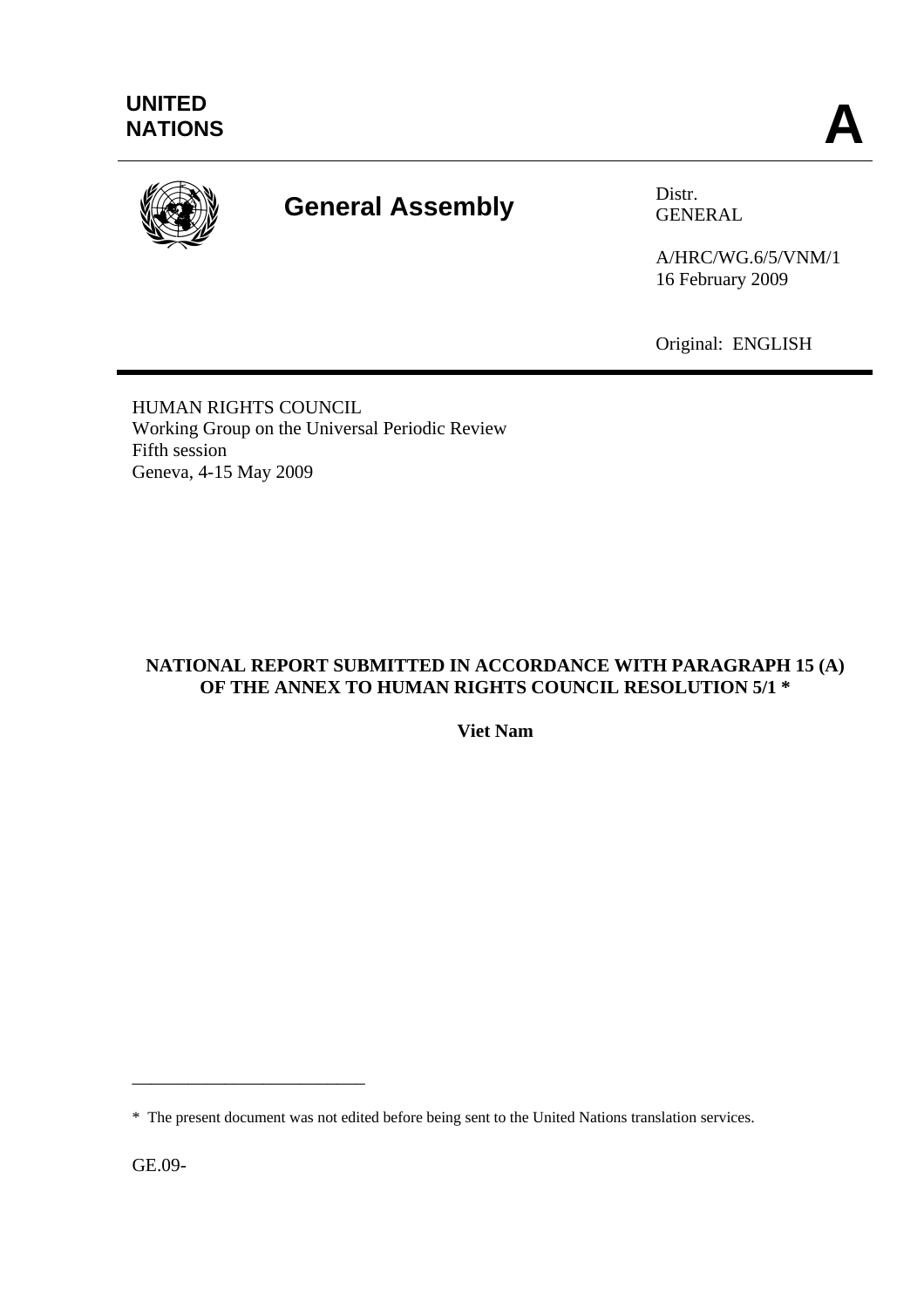# **I. METHODOLOGY**

## **A. Drafting process**

1. This report is drafted in accordance with the guidelines of Resolution 5/1 dated 18 June 2007 of the Human Rights Council to review the implementation of human rights in the territory of Viet Nam. A drafting committee was established with the participation of institutions related to the protection, implementation and promotion of human rights, namely the Office of the Government, Ministry of Justice, Ministry of Public Security, Government Committee for Religious Affairs (under the Ministry of Home Affairs), Ministry of Labour, Invalids and Social Affairs, Committee on the Advancement of Women, Ministry of Information and Communications, Ministry of Planning and Investment, Committee on Ethnic Minorities, People's Supreme Court and Ministry of Foreign Affairs. The Ministry of Foreign Affairs is the coordinating agency.

# **B. Consultation process**

2. In preparing the report, Viet Nam sent delegations abroad to study international experience in drafting the Universal Periodic Review (UPR) national report, and attended United Nations-organized training workshops and UPR sessions. Viet Nam also hosted seminars with the participation of United Nations experts and representatives from States that had been under review to introduce the UPR mechanism and experience in making reports.

3. The report is drafted in a comprehensive manner thanks to the active contributions of Government agencies, mass organisations and local authorities through consultative meetings. The consultation process provided opportunities for open and candid dialogues between the Drafting Committee and mass organisations, including the Viet Nam Labour Confederation, Viet Nam Fatherland Front, Viet Nam Youth Union, Viet Nam Women's Union, Viet Nam Union of Friendship Organisations, Viet Nam Lawyers' Association, Viet Nam Journalists' Association, Viet Nam Committee for Catholic Solidarity, Viet Nam Buddhist Sangha, Viet Nam Association for the Protection of Children's Rights, Veterans Association of Viet Nam, Institute for Human Rights Studies, Farmers' Association and Viet Nam Association for the Protection of Disabled People and Orphans.

# **II. COUNTRY BACKGROUND**

# **A. Overview**

4. With 64 provinces and cities, Viet Nam covers an area of 331,216.6 sq km spreading from latitude  $23^{\circ}23'$  North to  $8^{\circ}27'$  North. The country is located on the Indochinese peninsula in Southeast Asia and has a large number of islands and archipelagos. Its geographical length and the diversity of its regions have created the country's uniqueness and cultural richness, but also challenges to the protection and implementation of human rights for each and every individual in Viet Nam.

5. With a population of 86 million, 75 per cent of which lives in rural areas, Viet Nam is the 13th most populous country in the world. 54 ethnic groups, with the majority Kinh making up 86 per cent of the population, live in harmony and have their own cultural identities, languages and beliefs. Religions like Buddhism, Catholism, Protestantism and Islam have integrated with local beliefs to mutually develop or joined to create new indigenous religions imbued with Vietnamese characteristics such as Cao Daism, Hoa Hao Buddhism and Four Debts of Gratitude (Tu An Hieu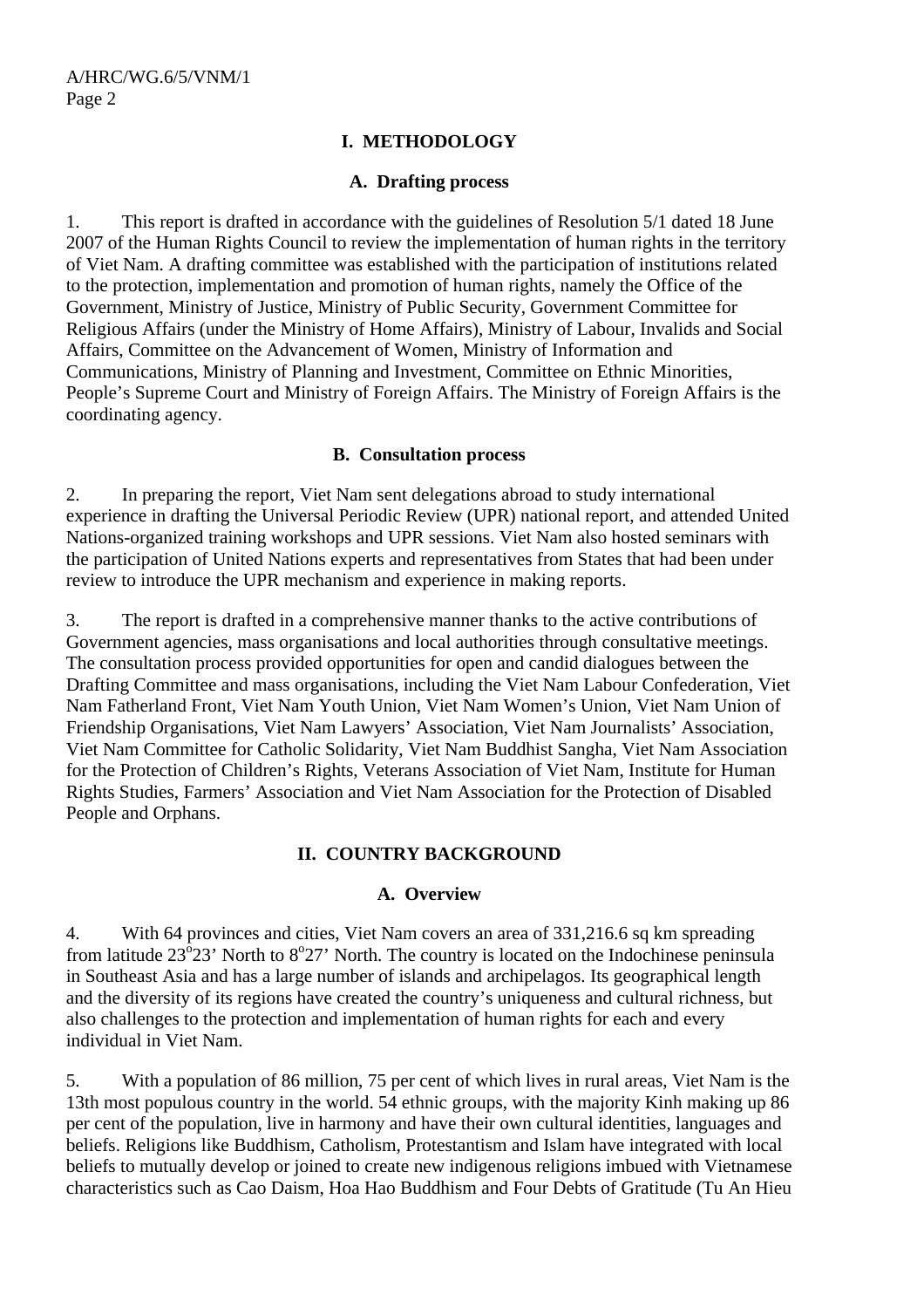Nghia). As a result, Viet Nam has become a multi-ethnic and multi-religious country and this has been the foundation for Viet Nam's national unity throughout the 2,000 years of national construction and defense against foreign invasion. This particularity is also the basis for Viet Nam to implement policies to improve the material and spiritual life of the people, preserve cultural identity, and guarantee the right to development and equal human rights.

6. Having undergone 30 years of wars, Viet Nam embarked on nation building and development in face of high rate of poverty, a shattered economy and inadequate infrastructure, while having to deal with the aftermaths of war (e.g. victims of Agent Orange, unexploded landmines and bombs). Thanks to its reform policy, known as *Doi moi*, launched in 1986, Viet Nam has reached a turning point in economic growth, thus creating a momentum for the country's development and significantly improving the material and spiritual well-being of the people. The development of a market economy and the opening-up of the country also had adverse impacts, notably the rich-poor gap, urban–rural disparity and the low level of integration of vulnerable groups such as women, children, ethnic minorities and people with disabilities. These are challenges to Viet Nam in its efforts to strike a balance between increasing economic growth and ensuring social security and the people's full enjoyment of fundamental rights. It is in this particular historical, national and social context that Viet Nam's efforts in human rights protection and promotion will be comprehensively reviewed.

# **B. System of government**

7. Throughout the history of struggles for national independence and freedom, the people of Viet Nam have always treasured the sacred values of human rights, notably the right to selfdetermination, the freedom to decide one's own fate and the right to live in dignity. The first Constitution in 1946, which gave birth to the Democratic Republic of Viet Nam, the now Socialist Republic of Viet Nam had all these rights inscribed. As they evolved to meet the new requirements for national development, the Constitutions of 1959, 1980 and especially 1992 (as amended in 2001) have not only fully recognized and guaranteed human rights and the rights of citizens in compliance with international law, but also clearly affirmed that Viet Nam is a ruleof-law State of the people, by the people and for the people, and is responsible for ensuring and promoting the mastership of the people in all areas.

8. The 1992 Constitution defines the structure and functions of the system of government. National Assembly is the supreme body of State authority representing the will and desire of the people. It is elected by the people and has constitutional, legislative, policy-planning for national development and oversight functions. The operation of all State authorities, including the Government, Court, Procuracy and the President is subject to National Assembly oversight. Government is the executive and top administrative body of Viet Nam responsible for the comprehensive management of all areas and implementation of the Constitution and laws. People's Councils are the local State authorities responsible for the implementation of the Constitution and laws, and management of all areas in their respective localities through the People's Committees – the executive bodies elected by the People's Councils. Having judicial functions, the People's Courts and People's Procuracies are entrusted with protecting the legal rights and interests of the people.

9. Viet Nam has incessantly strengthened the check and oversight mechanism among the organs within the system of government, especially the legislative and oversight functions of the National Assembly in order to increase the effectiveness, transparency and democracy of State institutions. Oversight has been comprehensively strengthened in all legislative, executive and judicial fields. Transparency and democracy within the system of government have been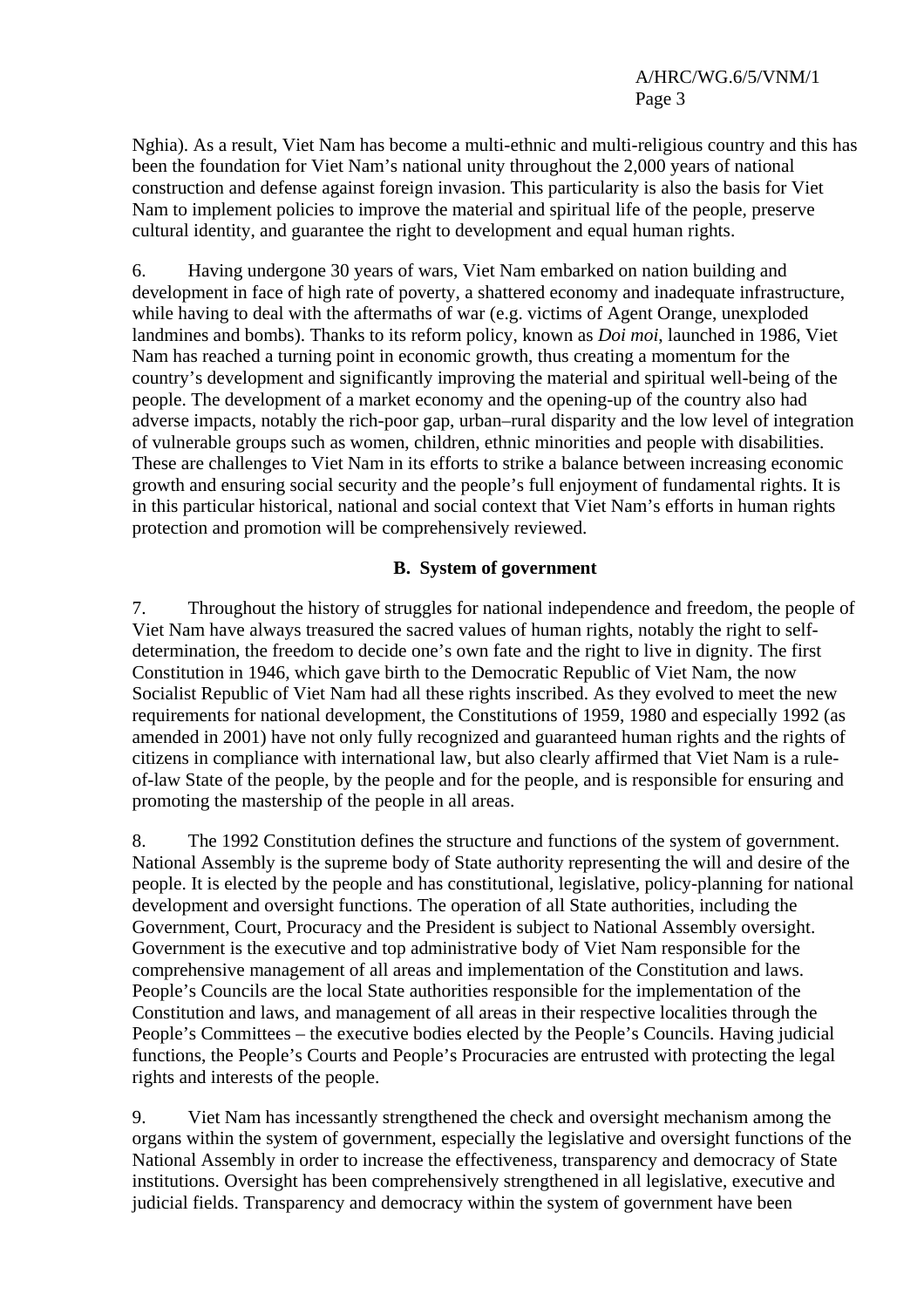intensified by the media and mass organisations. The media in Viet Nam has become a forum for the expression of views by mass organisations and the people, and is indeed an important force in the check and oversight over the implementation of policies and laws by State authorities, thus making positive contributions to the fight against corruption in Viet Nam. Viet Nam Fatherland Front is an alliance of all ethnic and population groups, and plays an important role in the oversight of the operation of State authorities and elected representatives (Article 9, 1992 Constitution). The Front also engages in consultations on the legal documents and policies introduced by the State before their enactment. Direct participation by the people through institutions such as election, self-nomination, question times at elected bodies, complaints and petitions, and promotion of grassroots democracy is the most effective oversight mechanism.

# **III. PROTECTION AND PROMOTION OF HUMAN RIGHTS AT NATIONAL LEVEL**

10. For Viet Nam, the people are both the ultimate objective and driving force of any social and economic development policy, and protecting and promoting human rights are always the Government's consistent policy. The 1992 Constitution, the supreme law of the country, guarantees that all citizens enjoy equal political, economic, cultural and social rights, and are equal before the law. Every citizen has the right to participate in the management of the State and the society, the freedoms of religion and belief, the right to free movement and residence in the territory of Viet Nam, the right to complaints and petitions, the right to employment, education and healthcare etc. regardless of gender, race and religion. On that basis, Vietnamese laws enumerate the specific rights in accordance with international human rights standards.

11. Through practice, Viet Nam has come to understand that human rights are closely associated with independence, peace, democracy and development. The maintenance of a peaceful and stable environment since national reunification in 1975 has been a major success and laid a firm foundation for the protection and implementation of human rights in Viet Nam. In the course of *Doi moi*, Viet Nam has focused on macro-adjustments and socio-economic development programmes in order to sustain growth, better guarantee the material and spiritual well-being of the people. These achievements have created the premises for the implementation of human rights in all fields.

12. Viet Nam is recognized by the international community as one of the leading countries in poverty reduction. Indeed, poverty reduction has been the top priority of the Government in its effort to promote human rights as it suits the country's circumstances and the United Nations Millennium Development Goals (MDGs). Thanks to the implementation of the "*Comprehensive Poverty Reduction and Growth Strategy*" approved by the Government in May 2002 on the basis of the 2001-2010 Social and Economic Development Strategy, poverty (according to national poverty line) has been cut from 58.1 per cent in 1993 to 14.82 per cent in 2007, making Viet Nam one of the first countries to fulfill the MDG in poverty reduction.

13. The Government has also taken strong and comprehensive measures to implement the Strategy on Judicial Reform until 2020, Strategy on the Development of the Legal System until 2010 (vision 2020) and Social and Economic Development Strategy until 2010 (with the MDGs incorporated). Together with accelerated administrative reform, intensified implementation of democratic regulations and strengthened justice and social security, these measures are to promote simultaneously and harmoniously all civil, political, economic, social and cultural rights of the people in accordance with national and community interests and the particular circumstances of the country.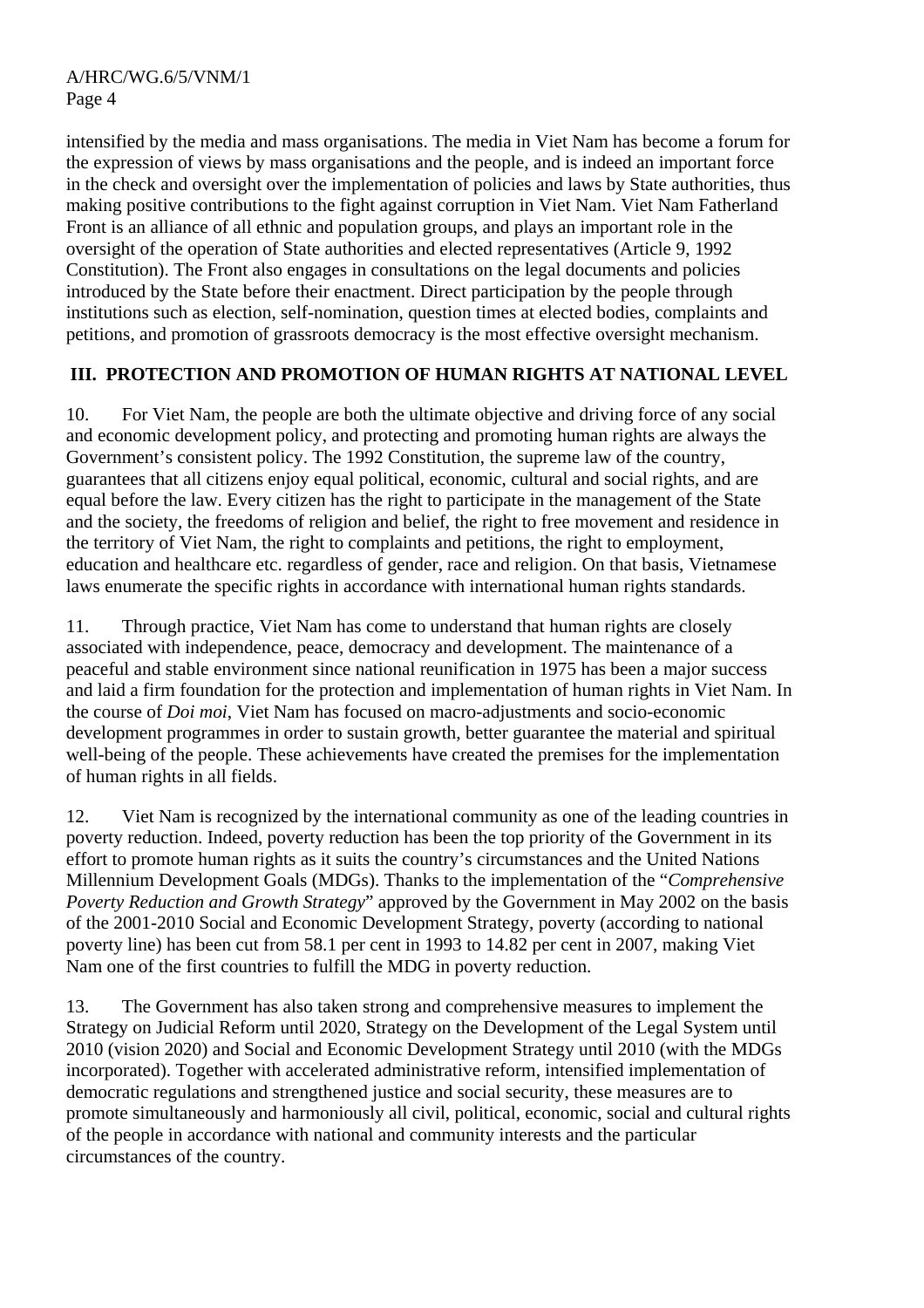14. The Government pays special attention to vulnerable groups such as women, children, ethnic minorities and people with disabilities, including victims of war, and people living with HIV/AIDS. For each group, the Government has put in place concrete priority policies to protect support and provide them with development opportunities and facilitate their social integration. The 2006 Law on HIV/AIDS Prevention and Control, the 2006 Law on Gender Equality and the 2007 Law on the Prevention and Control of Domestic Violence are illustrations of the country's efforts in this area. The Government is currently working on a draft law on people with disabilities.

15. Viet Nam is a party to almost all core international human rights treaties, including the International Covenant on Civil and Political Rights (ICCPR), International Covenant on Economic, Social and Cultural Rights, Convention on the Elimination of All Forms of Racial Discrimination and the Convention on the Elimination of All Forms of Discrimination against Women. Viet Nam is the second country in the world and the first in Asia to sign the Convention on the Rights of the Child. The country has also ratified 17 conventions of the International Labour Organisation. Viet Nam signed the Convention on the Rights of Persons with Disabilities on 22 October 2007 and is seriously considering signing the Convention against Torture. Domestic legal documents are promulgated or amended to incorporate Viet Nam's obligations under international treaties to which it is a party and not to hinder their implementation (Articles 3 and 82 of the 2008 Law on the Promulgation of Legal Normative Documents).

16. Viet Nam always supports the work of the United Nations Human Rights Council and cooperates fully with United Nations human rights mechanisms. In 1998, Viet Nam received the Working Group on Arbitrary Detention and Special Rapporteur on Freedom of Religion or Belief, and is undertaking procedures related to inviting the Special Rapporteurs on the Right to Education and the Right to Healthcare and the Independent Expert on the question of human rights and extreme poverty. Viet Nam is actively engaged in the discussions to establish the ASEAN Human Rights Body and participates in various regional and international conferences on human rights. Willing to foster human rights dialogues and cooperation, Viet Nam has established dialogue mechanisms with a number of countries and partners, namely the United States, the European Union, Australia, Norway and Switzerland, and positive results have come out of these dialogues. In practice, Viet Nam has recorded many achievements in its efforts to promote human rights. They are as follows:

# **A. Civil and political rights**

17. The right to live in independence and freedom, the right to self-determination and the right to vote and self-nomination are the most fundamental human rights. However, it was not until 1945 when President Ho Chi Minh delivered the Declaration of Independence proclaiming to the world that Viet Nam "is an independent country" that the Vietnamese people started to enjoy such fundamental rights. And since then, despite decades of wars, the enjoyment by every Vietnamese of human rights, including civil and political rights, has been guaranteed in an increasingly comprehensive manner.

18. The development and strengthening of the legal system is essential to the protection and promotion of human rights. With that understanding, in the brief time span since 1986, Viet Nam has promulgated and amended around 13,000 laws and by-law documents, in which civil and political rights are elaborated. The 1992 Constitution recognizes fully all human rights (Articles 2 and 50). These rights are present throughout the chapters and sections of the Constitution and are enumerated in many important legal documents, particularly in relation to civil and political rights, including the Law on the Organisation of the National Assembly, Law on the Election of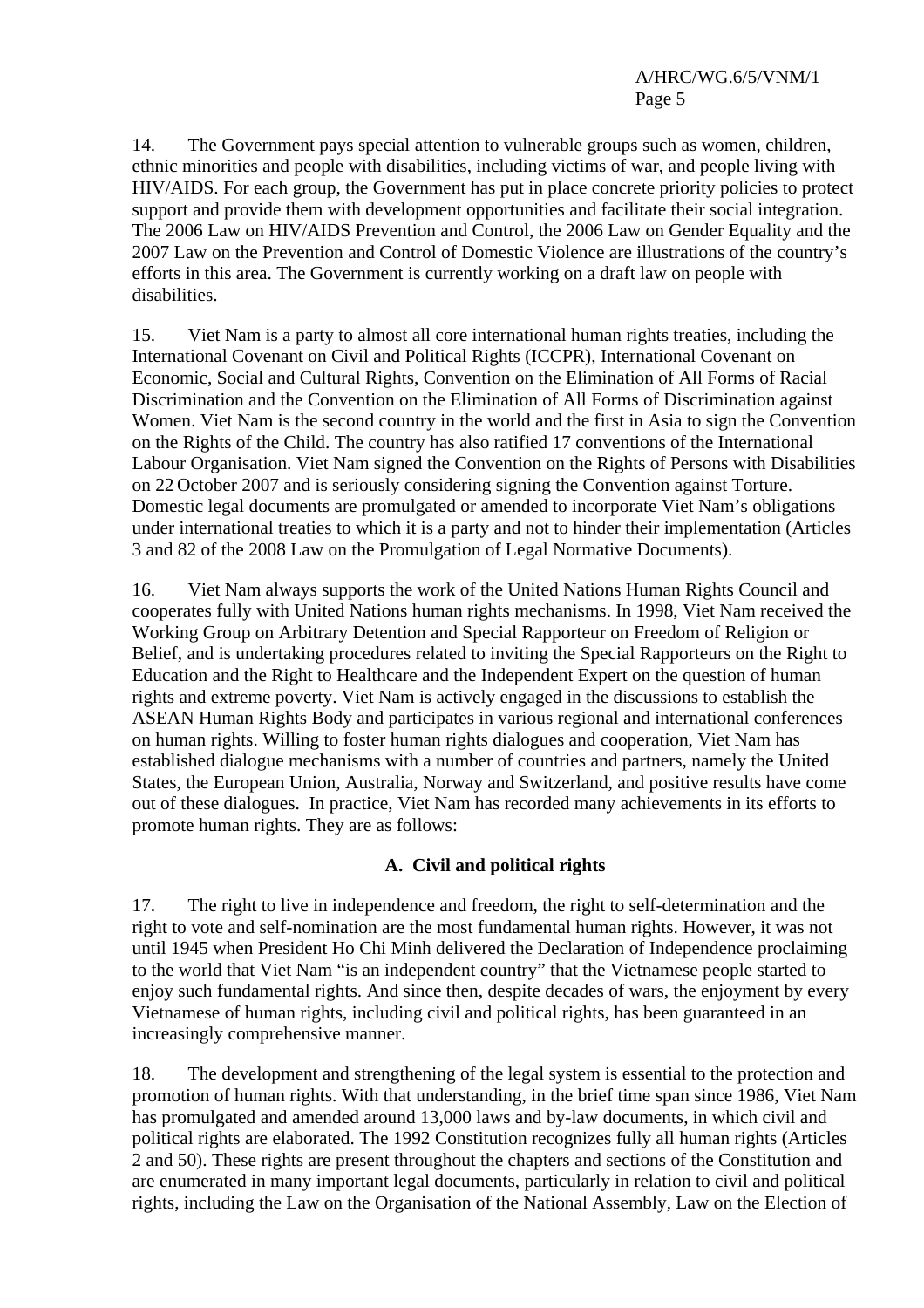National Assembly Deputies, Law on the Organisation of the Government, Law on the Election of the People's Council Members, the Law on the Organisation of the People's Councils and People's Committees, Law on the Organisation of the People's Court, Law on the Organisation of the People's Procuracy, the Civil Code, Civil Procedures Code, Penal Code, Criminal Procedures Code, the Press Law, the Law on Publication, Law on Complaints and Petitions, Law on Amnesty and the Ordinance on Religion and Belief. Equality and non-discrimination (Article 52 of the Constitution) are the guiding principles for all legal documents and an important premise for the guarantee and promotion of people's rights in specific areas. Viet Nam's legal documents have incorporated in full the civil and political rights recognized in the Universal Declaration of Human Rights and other international human rights treaties, especially the ICCPR.

19. Viet Nam endeavors to establish and strengthen institutions to ensure human rights in practice. Steps have been taken to strengthen the capacity of State authorities to better enforce the law and ensure the rights and interests of all citizens. Most prominent are the role of the National Assembly in overseeing the operation of State authorities, the independence of the judicial system, the efficacy of the State investigation agencies and the increasingly enhanced role of such specialized organisations as bar associations and lawyers' societies, notary agencies and legal aid offices. Greater importance has been attached to the role played by mass organisations like the Viet Nam Red Cross, the Labour Confederation, Women's Union, Youth Union, and the Elderly Association in all aspects of the social life.

20. Viet Nam pays special attention to ensuring the right of every citizen to participate directly or through their elected representatives in the management of the state and society. The high turn-out of over 99 per cent at the May 2007 election of the  $12<sup>th</sup>$  National Assembly is evidence of the people's increasing awareness of their own rights and the role of the National Assembly in helping them exercise these rights. During each National Assembly session, the question time is televised live and has become an increasingly important forum for the people, through their elected representatives, to question the policies and the work of the Government as well as to recommend measures to overcome challenges.

21. Strengthening the mastership of the people at local levels, where Government policies are put into practice, is considered the ultimate goal and the momentum for ensuring the success of the reforms in Viet Nam. The Regulations on Grassroots Democracy, enacted in 1998, has facilitated the people's active participation in the making, implementation and monitoring of policies, and thus received the full support of the people. The mastership role of local people has been incessantly enhanced. All communes, districts and townships have set up a People's Inspectorate Board and 37 out of 64 provinces have instructed their respective local authorities to establish Public Investment Supervisory Board.

22. The people's rights to complaints and petitions are respected and protected. Much progress has been made in dealing with people's complaints and petitions. Between 2006 and 2008, 83.2 per cent of complaints and petitions to administrative agencies and 92.5 per cent of those to local judgment execution agencies were resolved. The law also provides for material and spiritual compensation for those who had been wrongfully convicted.

23. The people's right to form associations is protected under important laws and by-law documents. Article 69 of the 1992 Constitution and Decree 88/2003/NDCP of 30 July 2003 regulate the organisation, operation and management for associations. There are currently 380 associations with nation-wide and inter-provincial/city operations (against 115 in 1990); 18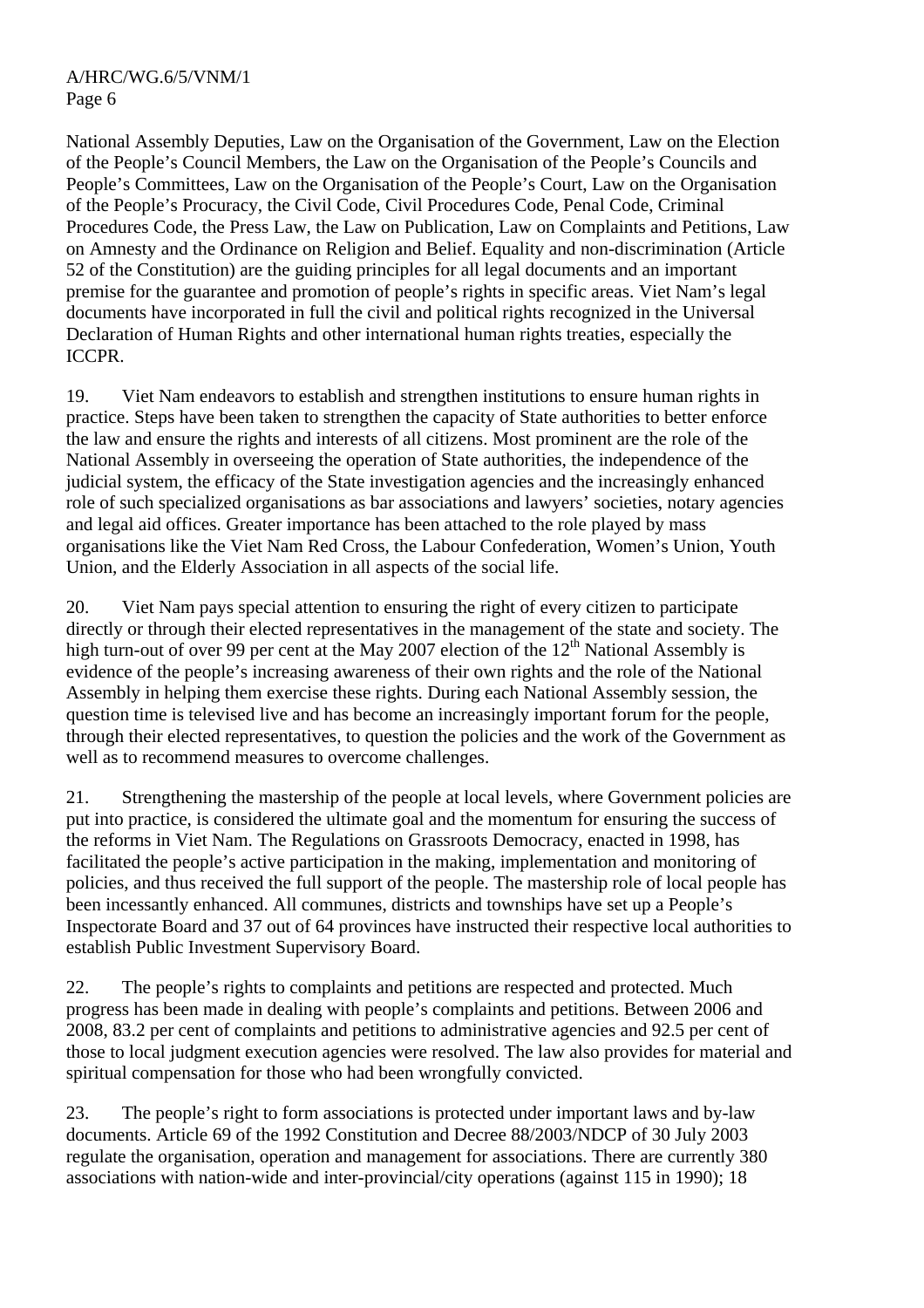sectoral trade unions at national level, 6,020 local trade unions, and thousands of associations and clubs operating in all sectors of the society.

24. In Viet Nam, there are around 20 million followers of different religions and 80 per cent of the population has belief. Viet Nam considers religion and belief a legitimate need of the people and has made continuous efforts to create better conditions for religious and belief activities. As of 2008, there are 12 major religions in Viet Nam, of which Buddhism, Catholicism and Protestantism have the largest numbers of followers. Religious activities, particularly major annual festivities, are organized solemnly with the participation of hundreds of thousands followers. The United Nations Day of VESAK 2008 was successfully held in Hanoi with the participation of over 4,000 Buddhist dignitaries, monks and nuns, 2,000 of who came from 74 countries and territories around the world. Places of worship are frequently renovated while new places are built. Training activities for religious dignitaries, monks and nuns are regularly organized and expanded. Many are sent abroad, including the United States, France, Italy and India, for further studies. Religious organisations in Viet Nam actively participate in many cultural, social, healthcare and humanitarian activities, contributing to the country's development. International relations of Vietnamese religious organisations are continuously expanded, with religious leaders participating in many international fora, dialogues among religions and faiths and exchanges of views on religious beliefs and rules at important fora like ASEM and ASEAN.

25. The freedoms of expression, press and information of the Vietnamese people are clearly illustrated through the rapid and diverse development of the mass media. As of 2008, there are over 700 press agencies with 850 publications, nearly 15,000 licensed journalists, 68 radio and television stations at central and provincial levels and land-based digital TV stations (85 per cent of Vietnamese households have access to Viet Nam Television), 80 e-newspapers, thousands of news websites and 55 publishers. The media in Viet Nam has become a forum for the expression of views by mass organisations and the people, and is indeed an important force in the check of and oversight over the implementation of policies and laws by State authorities, particularly those relating to human rights. The people of Viet Nam are provided with greater access to advanced information technology, especially the internet, with about 20 million internet users, accounting for 23.5 per cent of the population, higher than Asia's average rate of 18 per cent. Apart from the domestic media, the people of Viet Nam have access to dozens of foreign press agencies and television channels, including Reuters, BBC, VOA, AP, AFP, CNN and many other major international papers and magazines.

26. It is Viet Nam's policy to guarantee human rights while strictly punishing violations of the law to ensure a healthy environment for the whole society in the interests of every citizen. An important aim of imprisonment is educate law offenders to become useful individuals and enable their early reintegration into the society. The conditions of detention centers and prisons are regularly improved to better meet the material and spiritual needs of inmates. Fundamental rights of inmates, including the right to be free from physical restraint, the right to life, to entertainment and the right not to be tortured, are protected by law. Inmates who have completed one third of the term of imprisonment with good record will be considered for commutation once a year. In line with the tradition of clemency and humanity, the State, on the occasion of major festivities, considers and grants amnesties to prisoners who meet the requirements of the Law on Amnesty. On the occasion of the Lunar New Year 2009, over 15,140 inmates were released before the completion of their term of imprisonment.

27. The achievements recorded in guaranteeing the civil and political rights of the people are manifestations of Viet Nam's strong commitment and unceasing efforts in this regard,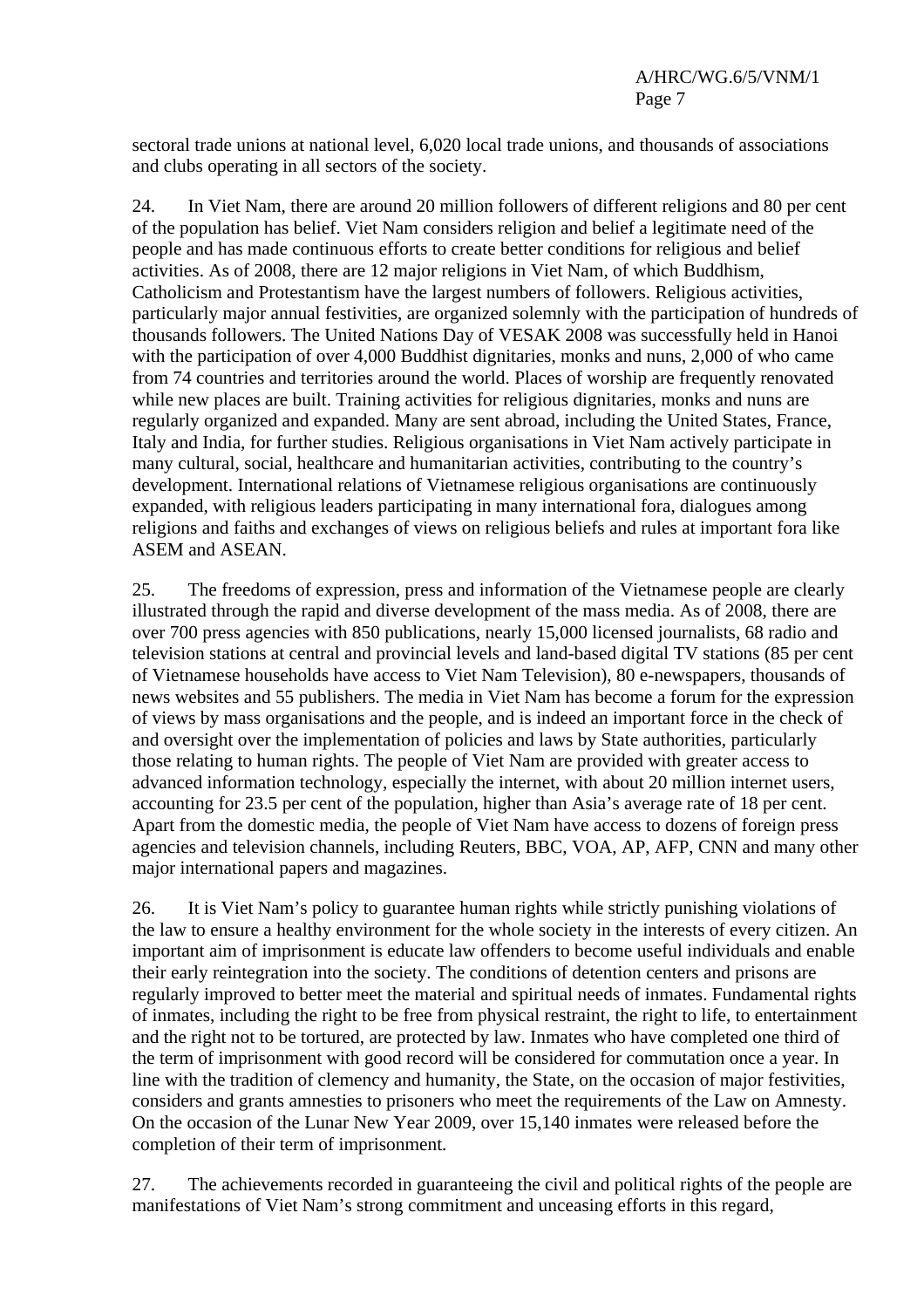A/HRC/WG.6/5/VNM/1 Page 8

particularly given the socio-economic difficulties facing the country. This is an important premise for Viet Nam to continue ensuring the fundamental rights of its people.

# **B. Economic, social and cultural rights**

28. Until the late 1980s, Viet Nam remained a poor country, with a slow growing economy and stagnant production. The people were faced with a lot of difficulties, the rate of unemployment and illiteracy were high, while many of their spiritual and material needs were not met. Despite those difficulties, the people's economic, social and cultural rights were inscribed in the Constitution and law, reflected in specific national development policies and implemented in reality, particularly since the *Doi moi* process.

29. After more than 20 years of *Doi moi*, important achievements in economic and social development have been recorded. The economy has grown at a steady and high rate, averaging 7.5 per cent per annum. All economic sectors are encouraged to grow to contribute to the country's economic development, particularly to job creation and improvement of the quality of life. The sharp increase in total national investment has not only created a momentum for economic development, but also helped reduce the burden traditionally put on the State budget, thus enabling the Government to concentrate resources on such priorities as education, health, infrastructure development, human resource development, poverty reduction and assistance to areas with difficulties.

30. Viet Nam's legal system has been gradually improved in line with the country's social and economic development to ensure that economic growth is coupled with harmonious social development and improvement of the people's well-being. The 1992 Constitution and a series of laws, including the 1989 Law on Protection of the people's health, 1994 Labour Code (amended in 2002 and 2006), 1998 Education Law (amended in 2005), 2003 Land Law, 2006 Law on Social Insurance and 2006 Law on HIV/AIDS Prevention and Control have created a clear and relatively complete legal framework for the realization of economic, social and cultural rights. Viet Nam's legal system in this area is believed to be in line with international standards and has laid a firm foundation for the country's comprehensive reform.

31. The powers of financial, budgetary, investment, healthcare and education management have been decentralized to enable local authorities to proactively put in place and implement development policies suitable for the specific local circumstances. The National Committee on the Advancement of Women, the Committee on the Elderly, Committee on Corruption Prevention and Control have been formed to advise the Government on policies and solutions in relevant areas, to carry out information, communication and education activities to encourage the people to support and get involved in implementing government policies, and to monitor the implementation of policies by Government agencies. Mass organisations like the Viet Nam Labour Confederation, Viet Nam Women's Union and Viet Nam Farmers' Association have an increasingly important role to play in economic and social development as well as in improving the people's life.

32. The Vietnamese Government is carrying out its Economic and Social Development Strategy for 2001-2010 and Vision 2020 with the MDGs incorporated with the aim to achieve major changes in poverty reduction, education and training reforms, build an advanced culture imbued with national identity, protection of and care for the people's health, reduction of unemployment, development of a social security network and build a sustained social cohesiveness.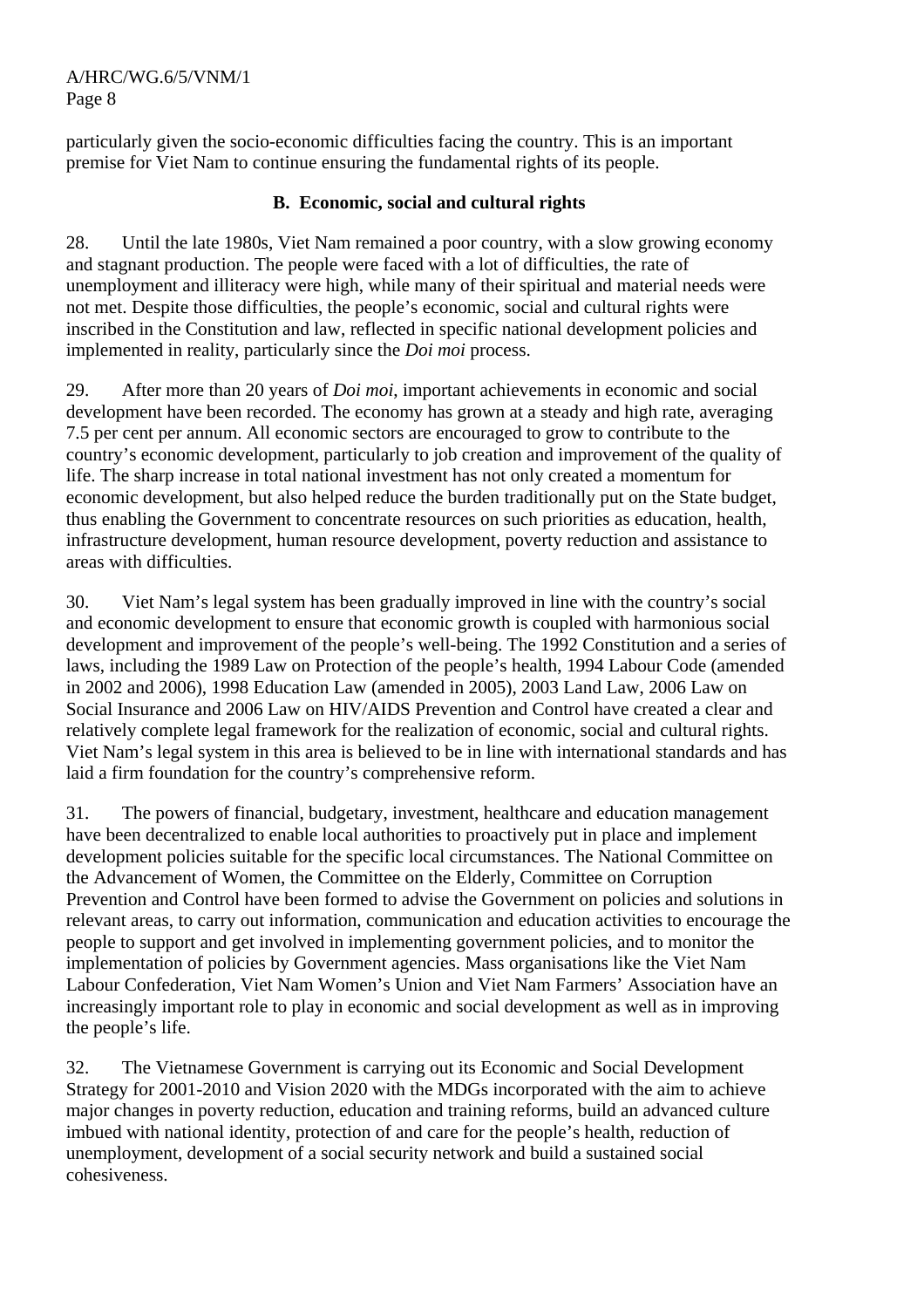33. Comprehensive and sustained poverty reduction is defined as a key objective in Viet Nam's economic and social development. After 20 years of reform, the people's life has been significantly improved. Per capita income has increased from under US\$ 200 in 1990 to US\$ 1,024 in 2008. Poverty, according to the national poverty line, has been cut from over 60 per cent in 1990 to 13.8 per cent in 2008. Viet Nam's poverty line has been raised to approach the international poverty line.

34. Viet Nam sees investment in education and training as investment for development. Budget allocation for education has increased annually and now accounts for 20 per cent of State budget expenditures. More schools have been built throughout the country. Viet Nam completed the universalisation of primary education in 2000, 15 years prior to the MDG deadline. Universalisation of lower secondary education is being carried out. By the end of 2007, 42 of the country's 63 cities and provinces have met national targets on universalisation of lower secondary education. At present, Viet Nam is ranked  $64<sup>th</sup>$  among 127 countries on education development by UNESCO.

35. Viet Nam creates the necessary conditions for the people to enjoy their right to health care, with priority given to women, children and ethnic minority people. Strategic programmes and policies on vaccination for children, health insurance assistance, free-of-charge medical treatment and examination for the poor and children under 6, prevention and control of tuberculosis and HIV/AIDS have proven to be effective. Under-5 mortality rate has been reduced from 58 deaths per 1000 live births in 1990 to 25.9 in 2007 while under-1 mortality rate has been cut from 31 deaths per 1000 live births in 2001 to 16 in 2007. Child malnutrition rate has decreased to 21.2 per cent in 2007. Maternal mortality rate has been reduced from 233 per 100,000 live births in 1990 to 75 in 2007. Almost all ethnic minority communes with difficulties have health clinics while community-based health services are available in most villages, contributing importantly to the prevention and control of many fatal diseases and improvement of the people's health and quality of life.

36. Viet Nam is actively carrying out the 2006-2010 National Target Programme on Employment with focus on giving loans for employment through the National Fund on Employment and supporting projects, helping to facilitate job search activities. From 2001 to 2008, 12.44 million new jobs have been created, 9.3 million of which are from social and economic development programmes and over 2.6 million through the National Fund on Employment. Since January 1, 2009, Viet Nam has, for the first time, introduced an unemployment insurance scheme to provide additional assistance to people searching for jobs. This is a remarkable step forward by Viet Nam in comparison with countries at the same level of development.

37. The 1992 Constitution states that every citizen has the right to participate in the creation and critique of works of art and literature and in other cultural activities (Article 60). A number of culture-related national target programs have been introduced and implemented to better meet the growing spiritual demand. Apart from mechanisms and policies to encourage investment by all economic sectors in culture development, the Government has introduced policies to support the preservation and promotion of traditional national culture, in particular the cultures of ethnic minority groups, including the preservation of spoken and written languages. To date, Viet Nam has been successful in building an advanced culture imbued with national identity and unity in diversity among the 54 ethnic groups of Viet Nam.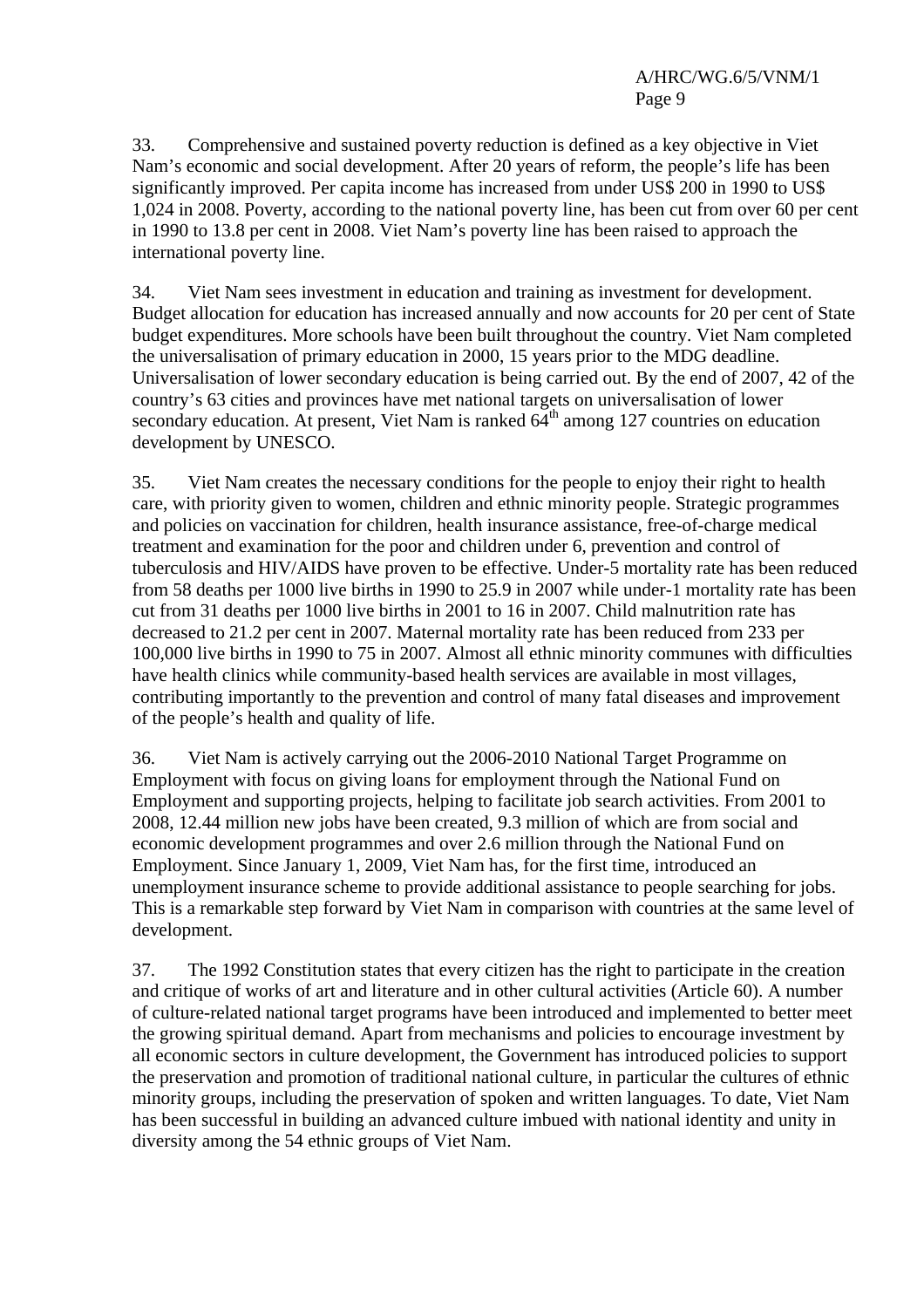38. Viet Nam's achievements in economic and social development in the last 20 years have made important contributions to better guaranteeing economic, cultural and social rights as well as other rights of its citizens.

# **C. Rights of vulnerable groups**

# **1. Children**

39. Viet Nam is committed to protecting children's rights and interests and facilitating children's exercise of those rights, first and foremost through the provisions of the Constitution (Article 65) and several legal documents, including the Civil Code, Penal Code, Labour Code, Education Law, Land Law, Law on HIV/AIDS Prevention and Control, Law on Gender Equality, Law on Legal Aid, Law on Cinema, Law on the Prevention of Domestic Violence Prevention and Law on Mutual Judicial Assistance. In particular, the amended 2004 Law on the Protection, Care and Education of Children has incorporated the fundamental principles of the Convention on the Rights of the Child to which Viet Nam is a party, with emphasis on the principle of non-discrimination and ensuring that best interest of children is a primary consideration. The law gives children more rights, from passive rights of being cared for, nurtured and protected to more active rights like the right to freedom of expression and participation in social activities.

40. Agencies and organisations involved in the protection of children's rights include the Ministry of Labour, Invalids and Social Affairs, Viet Nam Association for the Protection of Children's Rights, Viet Nam Relief Association for Handicapped Children and Viet Nam Association for Disabled People and Orphans. They operate at all levels nation-wide.

41. Viet Nam has recorded encouraging achievements in guaranteeing children's rights and interests. Apart from the 2001-2010 National Plan of Action for Vietnamese Children, the protection and promotion of the children's rights have been incorporated into economic and social development strategies and plans, thus enabling children to enjoy their rights to a fuller extent. Free-of-charge medical examination and treatment programmes and measures to reduce infant mortality rate and the rate child malnutrition children have been effectively implemented. About 8.4 million children accounting for over 90 per cent of children under 6 have received free-of-charge healthcare cards. Right-age enrolment rate has seen a steady increase, with primary education enrolment standing at 95.04 per cent in 2005-2006 and lower secondary education at 80.3 per cent. Meanwhile, drop-out rate has been on decline. Preferential policies have been put in place to better assist poor children, migrant children and ethnic minority children. Safe and healthy recreation services are provided for children. 40 per cent of communes and wards and 80.3 per cent of districts have recreation facilities for children. 100 per cent of provincial libraries and 30 per cent of district libraries have sections dedicated to children. Children are enabled to express their opinions and participate in cultural and social activities at school and in the community through national and international forums, Teenage Association and Junior Reporters' Club.

42. However, there remain shortcomings in the protection and promotion of the children's rights due to challenges posed by international economic integration, poor infrastructure and limited capacity of relevant institutions in developing and implementing policies on education, protection of and care for children.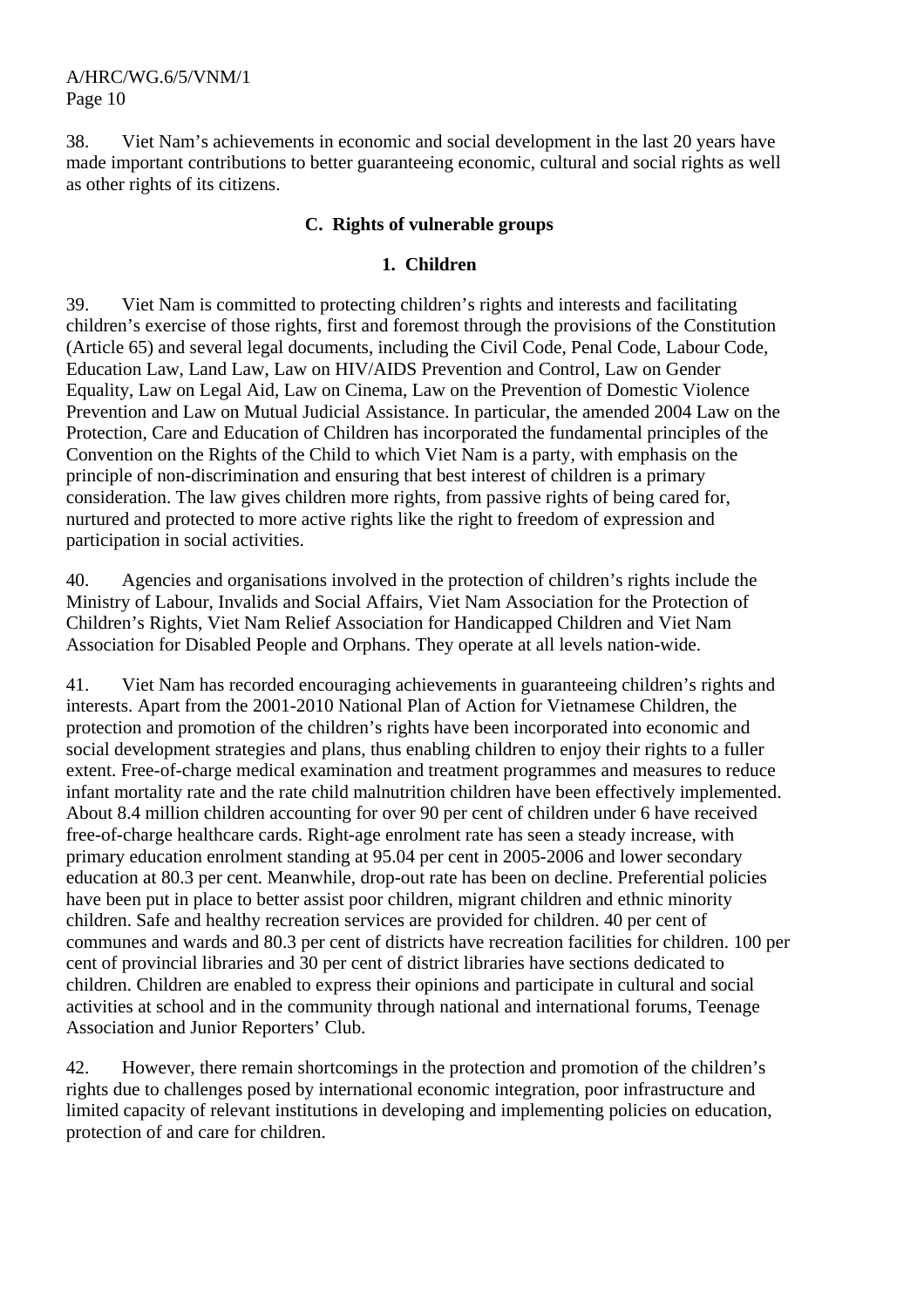#### **2. Women**

43. Viet Nam is committed to supporting the advancement of women and gender equality, considering this as an important instrument to achieve equality and sustainable development. This is reflected in the Constitution, the Criminal Code, Civil Code, Labour Code, Education Law, Land Law, and Law on HIV/AIDS Prevention and Control, Law on Gender Equality, Law on the Prevention of Domestic Violence and many other legal documents on gender equality. Viet Nam is actively implementing the National Strategy on the Advancement of Women until 2010, in which many targets have been achieved ahead of schedule. Gender has been mainstreamed into many important national documents namely the Comprehensive Poverty Reduction and Growth Strategy, the 2005-2010 Social and Economic Development Plan and other sectoral development strategies. Viet Nam is now working on the National Strategy on Gender Equality for the 2011-2020 period.

44. Agencies and organisations working for the advancement of women include the Ministry of Labour, Invalids and Social Affairs, National Committee on the Advancement of Women and Viet Nam Women's Union. They operate at all levels nation-wide.

45. Viet Nam has recorded encouraging achievements in ensuring women's rights. Women account for 25.76 per cent of all members of the National Assembly in the 2007-2011 term, ranking  $4<sup>th</sup>$  in the Asia Pacific Region. 83 per cent of working-age women are employed. Women are present at almost every state administrative agency and state-owned enterprises where 68.7 per cent of the public servants and 30 per cent of employers are female. They also participate in numerous political and social organisations, accounting for 30 per cent of these organisations' executive members at different levels. Women have their names recorded in Land-use Right Certificates/ House Ownership Certificates with their husbands. They also have equal rights with men in the issue of citizenship. Female adult literacy rate is 91 per cent, and women account for 30 per cent of all post-graduates. Female life expectancy is 73 while male 70. Women have 4 months of full pay maternity leave and are given one extra month pay.

46. According to the United Nations Human Development Index and Gender Development Index, Viet Nam ranks 105/177 and 91/157 respectively. Viet Nam is in the list of countries that have established the Gender Empowerment Measure (GEM) and ranks 52/93. According to the World Bank and the Asian Development Bank, Viet Nam has one of the highest rates of economic participation of women in the world, is one of the more advanced countries with respect to gender equality, and stands out in East Asia for its success in closing gender gaps in the last 20 years.

47. In the years ahead, Viet Nam is determined to address some remaining problems such as discrimination, maltreatment and violence against women, prostitution and increase the rate of female participation in administrative agencies at all levels.

#### **3. Ethnic minority groups**

48. Viet Nam's consistent ethnic policy is to promote equality, unity, mutual respect and cooperation for mutual development. This is enshrined in Articles 5, 6, 39 and 133 of the 1992 Constitution and other legal documents such as the Law on National Assembly Election, Nationality Law, Law on the Encouragement of Domestic Investment, State Budget Law, Information Technology Law, Forest Protection Law, Education Law, Publication Law, Youth Law, Law on Child Protection**,** Care and Education, Law on People Health Protection and Care,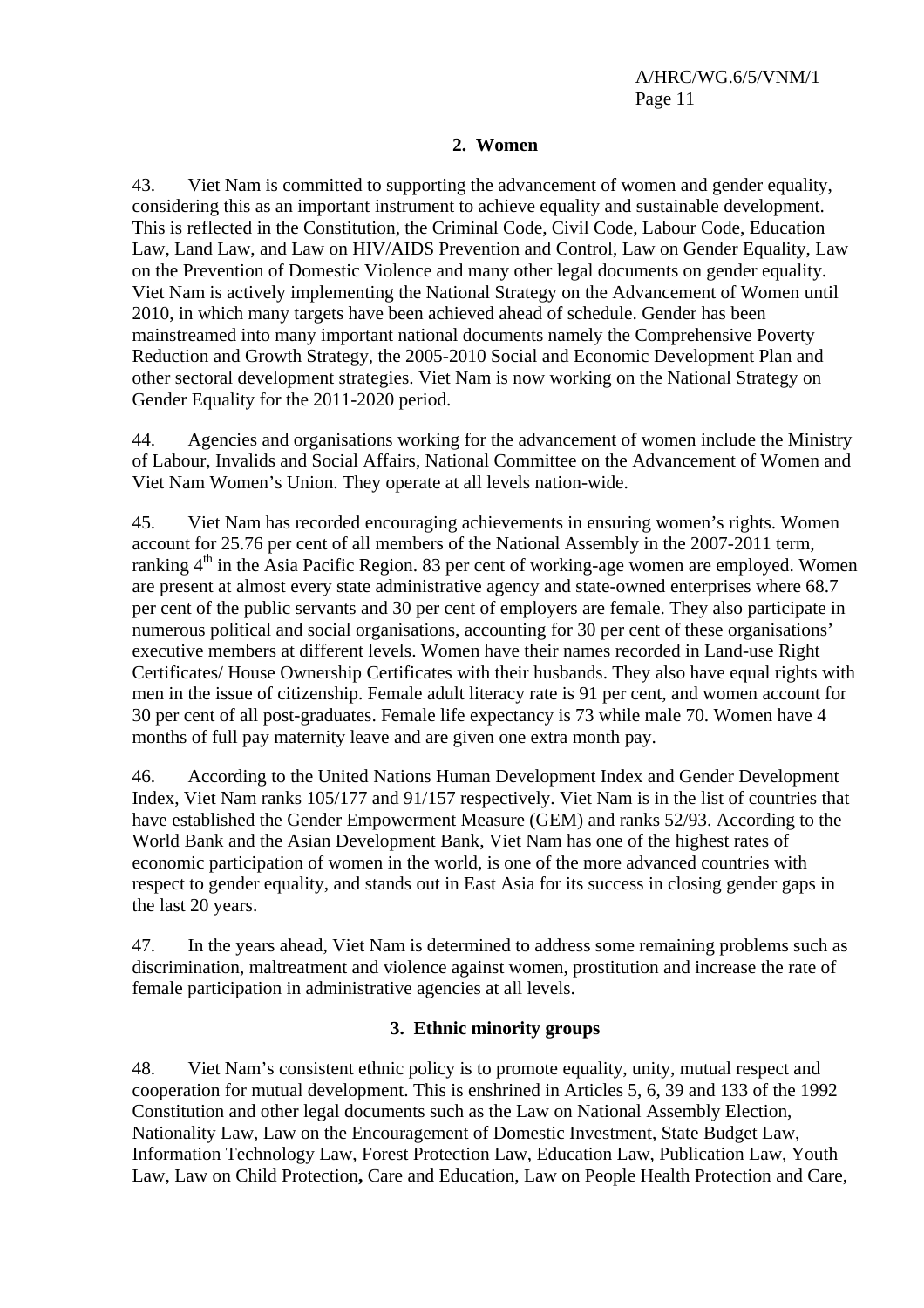Mutual Judicial Assistance Law, Marriage and Family Law, Gender Equality Law, Vocational Training Law.

49. Agencies and organisations involved in ensuring the rights of ethnic minorities include the Committee for Ethnic Minorities Affairs (a ministerial-level agency), the Ethnic Advisory Council, the Women's Union and the Viet Nam Association for the Protection of Children's Rights. They operate nation-wide at all levels.

50. Viet Nam is carrying out two National Target Programmes, namely the Assistance Programme on land for housing and production, and domestic water for poor ethnic minority households living in hardship (Programme 134) and the Socio-Economic Development Programme for communes in special hardship in mountainous, remote and border areas (Programme 135). The implementation of these Programmes has significantly improved the livelihood of people, especially in remote areas, improved infrastructure, thus enabling better access to science and technology applicable to production, heightening the sense of duty and contribution to the development and narrowing the gap among regions. In addition, the Government of Viet Nam has also introduced policies on price and charge subsidies, preferential loans for ethnic households in special hardship for production and settlement, support to smallpopulation ethnic minorities, and free-of-charge provision of 18 newspapers and magazines for people in hardship regions.

51. The above policies have improved the equality for ethnic minorities in all areas. More and more of ethnic minority people are holding important positions in state authorities at national and local levels. The  $12<sup>th</sup>$  National Assembly has 87 deputies from ethnic minorities, accounting for 17.65 per cent. The poor household ratio among ethnic minorities has decreased rapidly by an average of 3-5 per cent per year. Regions with special hardship have received significant investments in infrastructure: 96 per cent of communes with special hardship have motor roads reaching the commune centre; electricity is available in 100 per cent of the districts and 95 per cent of the communes. All communes have primary school and kindergarten; all districts have secondary schools. By the end of 2007, 71 per cent of communes with special hardship had accomplished universalisation of primary education and 80 per cent had accomplished universalisation of lower secondary education. All districts have health clinics and doctors and medical personnel; common diseases in ethnic and mountainous areas, such as malaria, goiter, leprosy and tuberculosis, have been prevented and reverted; the protection and health care for mother and child, and malnutrition prevention have recorded many success stories.

52. The traditional culture of ethnic minorities are attentively preserved and developed. Space of Gong Culture in the Central Highlands, an invaluable ethnic minority cultural heritage, was recognized as an Intangible Cultural Heritage by UNESCO. The preservation and usage of spoken and written languages of ethnic minorities are becoming more popular. There are 30 ethnic groups having writings in Viet Nam. The Ministry of Education and Training has developed curricula for 8 ethnic minority languages, namely Khmer, Cham, Chinese, Ede, Jrai, Ba Na, Thai and H'Mong, which have been officially introduced in ethnic minority primary and secondary schools in 25 provinces with large numbers of ethnic minorities. Viet Nam Television broadcasts Channel VTV5 in 10 ethnic languages; Radio the Voice of Viet Nam has increased broadcasting time and produced more than 4,000 special programmes in 13 ethnic languages, thus facilitating access to information for ethnic minority people.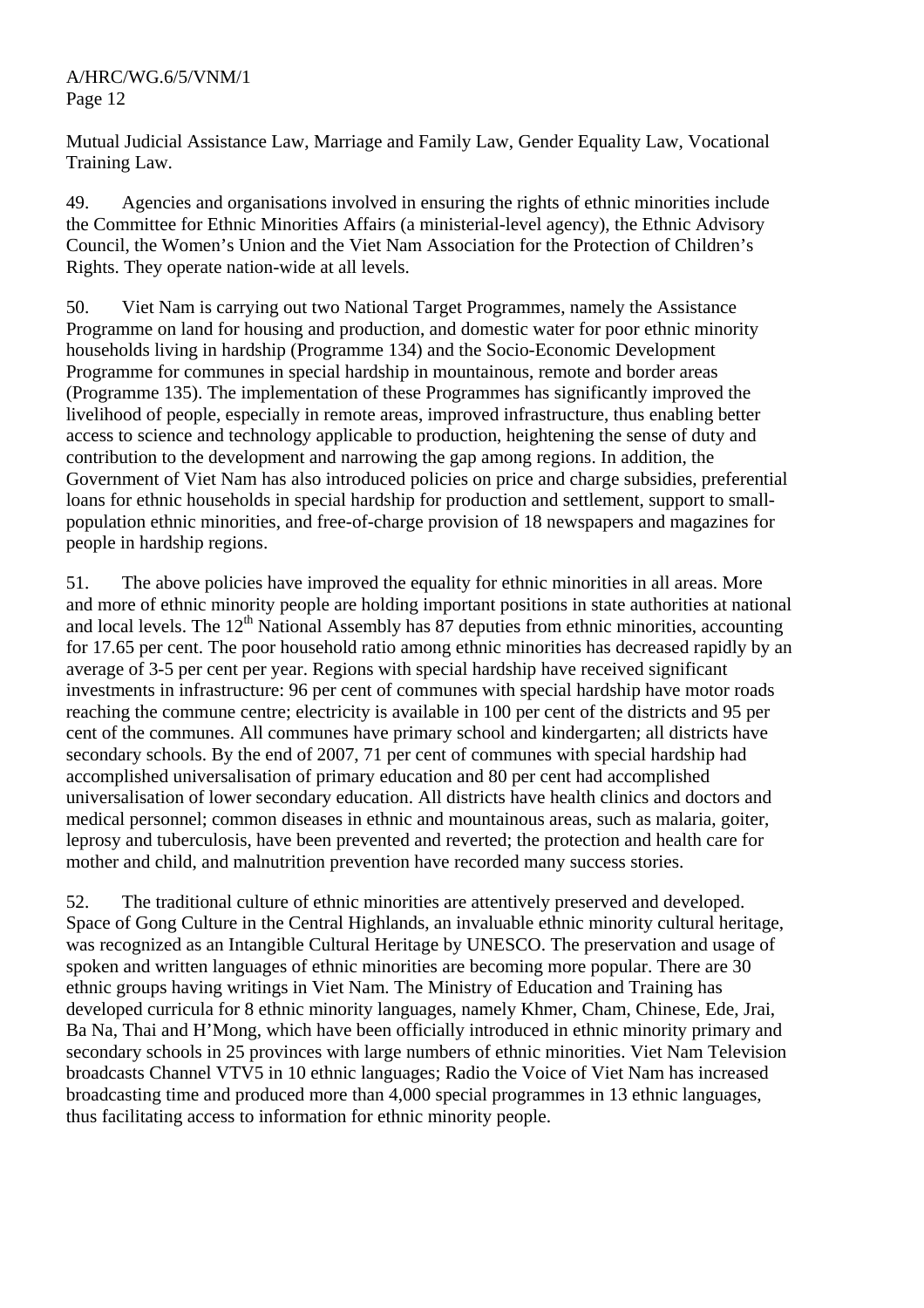#### **4. Persons with disabilities**

53. There are over 5.2 million persons with disabilities in Viet Nam, accounting for 6.63 per cent of the population. Viet Nam encourages and creates favorable conditions for persons with disabilities to exercise, on an equal basis with others, their political, social, economic and cultural rights, stabilize their life, integrate into the community and participate in social activities. Persons with disabilities are supported by the State and the society in health care, rehabilitation, appropriate job creation and enjoy other rights in accordance with the law. This is reflected in the 1992 Constitution and further stipulated in other important laws such as the Labour Code, Education Law, Vocational Training Law, Law on Child Protection, Care and Education, Legal Aid Law, Information and Technology Law and the Ordinance on Persons with Disabilities.

54. Viet Nam is one of the first countries in the Asia-Pacific region to develop and implement a long-term plan for persons with disabilities initiated by UNESCAP. Viet Nam has signed the Convention on the Rights of Persons with Disabilities and is actively preparing for its ratification. Viet Nam has established a system of agencies and organisations operating at all levels throughout the country to protect the rights and interests of persons with disabilities, which includes the Ministry of Labour, Invalids and Social Affairs, Viet Nam Association for the Support of Disabled Persons and Orphans, Viet Nam Relief Association for Handicapped Children, Viet Nam Blind Association, Viet Nam Association for Victims of Agent Orange/Dioxin, National Coordinating Committee on Disability, Viet Nam Association of Business Enterprises of Persons with Disabilities.

55. The State of Viet Nam always creates all favorable conditions to continuously improve the enjoyment of the rights of Vietnamese persons with disabilities. Persons with severe disabilities, wounded soldiers, Agent Orange victims, including children, receive State-provided subsidies and care. The healthcare and rehabilitation network for persons with disabilities has been set up at all levels. During the last 10 years, more than 300,000 people, including tens of thousands of children, benefited from corrective rehabilitation and received corrective instruments free of charge, received assistive devices such as wheel-chairs and attendantpropelled chairs; and hundreds of thousands of persons with disabilities are provided with health insurance. Viet Nam is developing an integrated education model, converting textbooks into Braille, developing a system of sign languages and unified the writing system for the blind. The number of children with disabilities enrolled in secondary and tertiary education increases each year, many of them excel in their studies. Up to now, there are approximately 100 vocational centers for persons with disabilities and 35,000 people receive vocational training. Various public works, transportation, cultural and sports facilities have been built and modified to better suit persons with disabilities. With regard to Agent Orange/ dioxin victims, a special disability group, the State together with many other foreign and national individuals and organisations have supported them in life, education, work and healthcare with the total amount of tens of billions Vietnamese Dongs.

56. However, Vietnamese persons with disabilities, especially the poor, still encounter many hardships. The educational and vocational training for persons with disabilities still have many constraints. Discrimination and stigma still exist in education, at the work place and in community activities. These are areas that Viet Nam will endeavour to overcome in the future.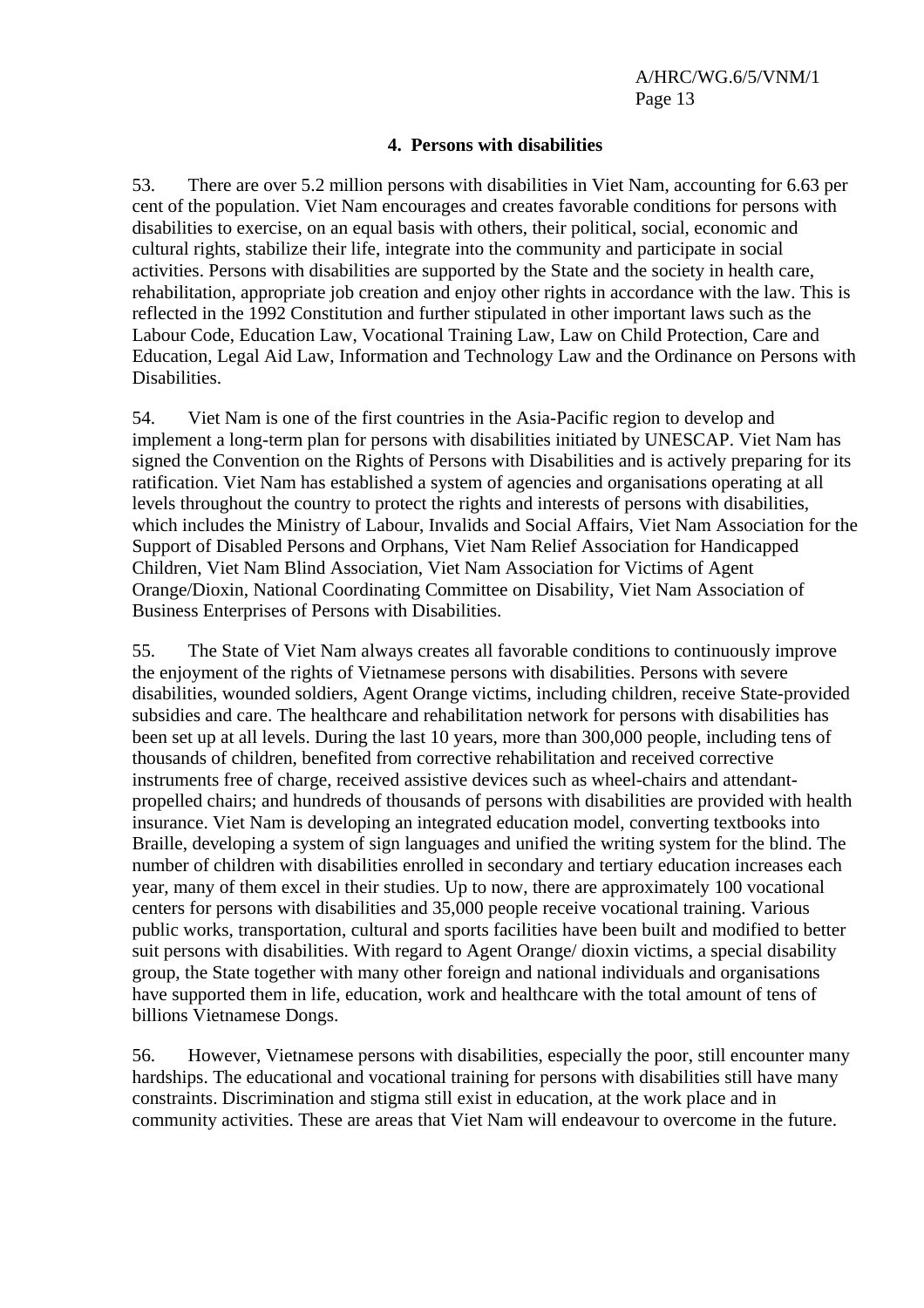# **IV. ACHIEVEMENTS AND CHALLENGES**

#### **A. Achievements**

## **1. The first lesson: To place the people in the center of national development**

57. Development is only meaningful when owned by and serves each person. When people are placed in the center of development, the economic growth, the development of the workforce, as well as and other social areas will be for the development and welfare of the people. Viet Nam has, therefore, always considered people as both the goal and the driving force of the national development. All development policies of Viet Nam are people-centered: economic development for the people; economic growth closely linked to social progress and justice in each development phase and policy; economic growth accompanied by cultural and educational development, improvement of people's knowledge, and environmental protection.

58. Through its legislative activities, the National Assembly has set up a legal framework for the country's sustainable and comprehensive development. The Constitution and legal documents have established the most important institutions, set orientations for the State's development, regulating every fields of political, economic and social life and ensuring the harmonisation between economic growth, social stability and justice and environmental protection. The Government of Viet Nam has carried out Strategy on the Development and Completion of the Legal System, Judicial Reform Strategy and Administrative Reform Programme, etc. with a view to developing and completing legislation on the organisation and operation of institutions in the political system in line with the objective of building a rule-of-law State of the people, by the people and for the people and ensuring human rights, freedoms and democracy for its citizens.

# **2. The second lesson: Human rights can not be detached from national independence and sovereignty**

59. It is impossible for each individual to enjoy freedoms and other fundamental rights in a country which has not achieved independence and freedom. National independence is the condition and basis for the protection of human rights. Human emancipation, including the assurance of human rights, is closely linked to national liberation and social progress. National independence is the prerequisite for the broadest and fullest observation of human rights.

60. Through unwavering and unyielding struggles for centuries, the Vietnamese people have proved that the most sacred and basic rights of people are the right to live in independence and freedom and the right to self-determination. From a colonial and semi-feudal country, Viet Nam has become an independent and free country with an increasingly important role in the region and the world. From being enslaved, the people of Viet Nam have become the rightful owners of the country and the society, living in independence, freedom and democracy with all their human rights and being protected by the Constitution and laws. Every Vietnamese person has been actively promoting democracy to bring into full play the strength of great national unity and potentials of the people for national development. This is a great achievement, opening up a new chapter of development in the history of the Vietnamese nation. These are also the most basic achievements of democracy and human rights attained by the Vietnamese people.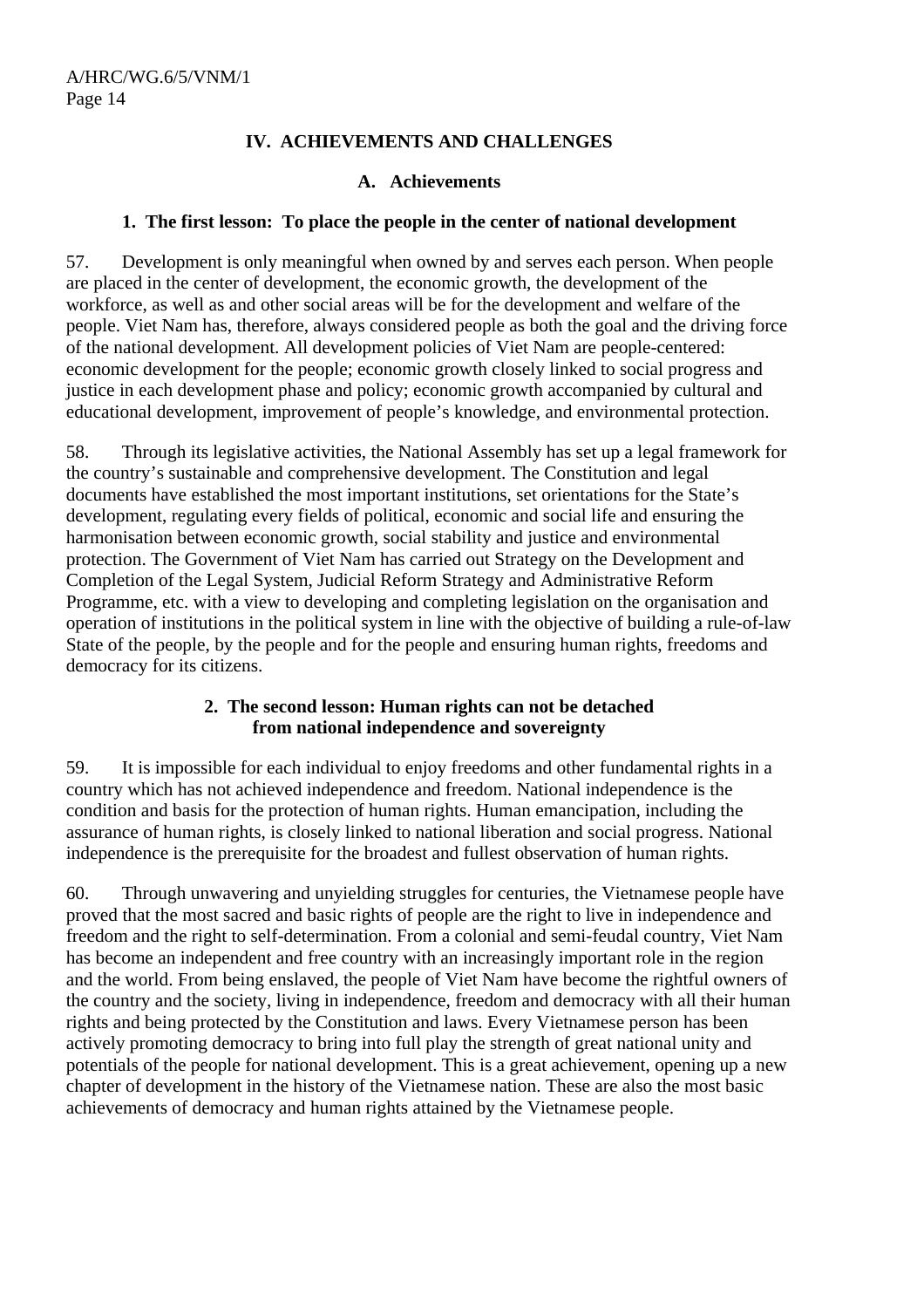A/HRC/WG.6/5/VNM/1 Page 15

#### **3. The third lesson: Harmonisation of universal values of human rights and particularities of the nation, and promotion of international cooperation and human rights dialogue**

61. As a victim of many wars of aggression – the most serious violation of human rights, Viet Nam fully realizes that human rights have both universality, reflecting the common aspiration of humankind as enshrined in the Universal Declaration of Human Rights and the United Nations Charter, and particularity characterizing each society and community. Viet Nam believes that the exercise of human rights is always linked to the history and traditions, and the level of socio-economic development of a country. Therefore, in an increasingly diversified world, in approaching and addressing the issue of human rights, it is necessary to harmoniously combine common standards and principles of international law with particular historical, political, economic, social conditions, and cultural, religious and belief values, as well as customs of each nation and region.

62. As a country characterized by ethnic and religious diversity and a developing economy with a low starting point having to overcome severe consequences of wars, the protection and exercise of human rights in Viet Nam have concrete priorities in accordance with the country's situation: poverty reduction, healthcare and education programmes are the focus of the State; special priorities are given to the development of remote and ethnic minority areas; respect for religions and beliefs in conjunction with interests and duty towards society is facilitated; the relationship among ethnicities and religions is respected and harmoniously addressed; the mass media is developing rapidly in forms and contents to better ensure freedoms of expression, press and information in Viet Nam.

63. Respecting the universality of human rights, Viet Nam has become party to almost all core international human rights treaties and other international treaties in this field, and seriously implements its obligations. This great effort of Viet Nam is recognized and appreciated by the international community. Viet Nam is fully aware that the implementation of international treaties on human rights is, first and foremost, the responsibility of the state party.

64. Viet Nam attaches much importance to dialogue and international cooperation in the field of human rights. This is a requirement of international integration and an opportunity to improve mutual understanding. Through dialogue and international cooperation, friends and the international community have come to better understand the real situation in Viet Nam, and Viet Nam has also learned from the experience of other countries in legislative development and law enforcement, with a view to better implementing human rights in Viet Nam, contributing to the cause of promotion and protection of human rights in the region and the world.

# **4. The fourth lesson: Maintenance of political stability, promotion of economic development in conjunction with ensuring social security**

65. Maintaining the social and political stability of the country in every situation is the primary task and the vital necessity of every state. Development can only be achieved based on social and political stability. On the contrary, without stability, states cannot achieve development and would regress and pay a high price for recovery and survival. To maintain national political and social stability, Viet Nam attaches importance to sustainable economic development, improvement of all aspects of the people's well-being and the protection of the ecosystem; promoting an advanced culture with strong national identity; and development of a progressive social security system ensuring the full and harmonious development of all people.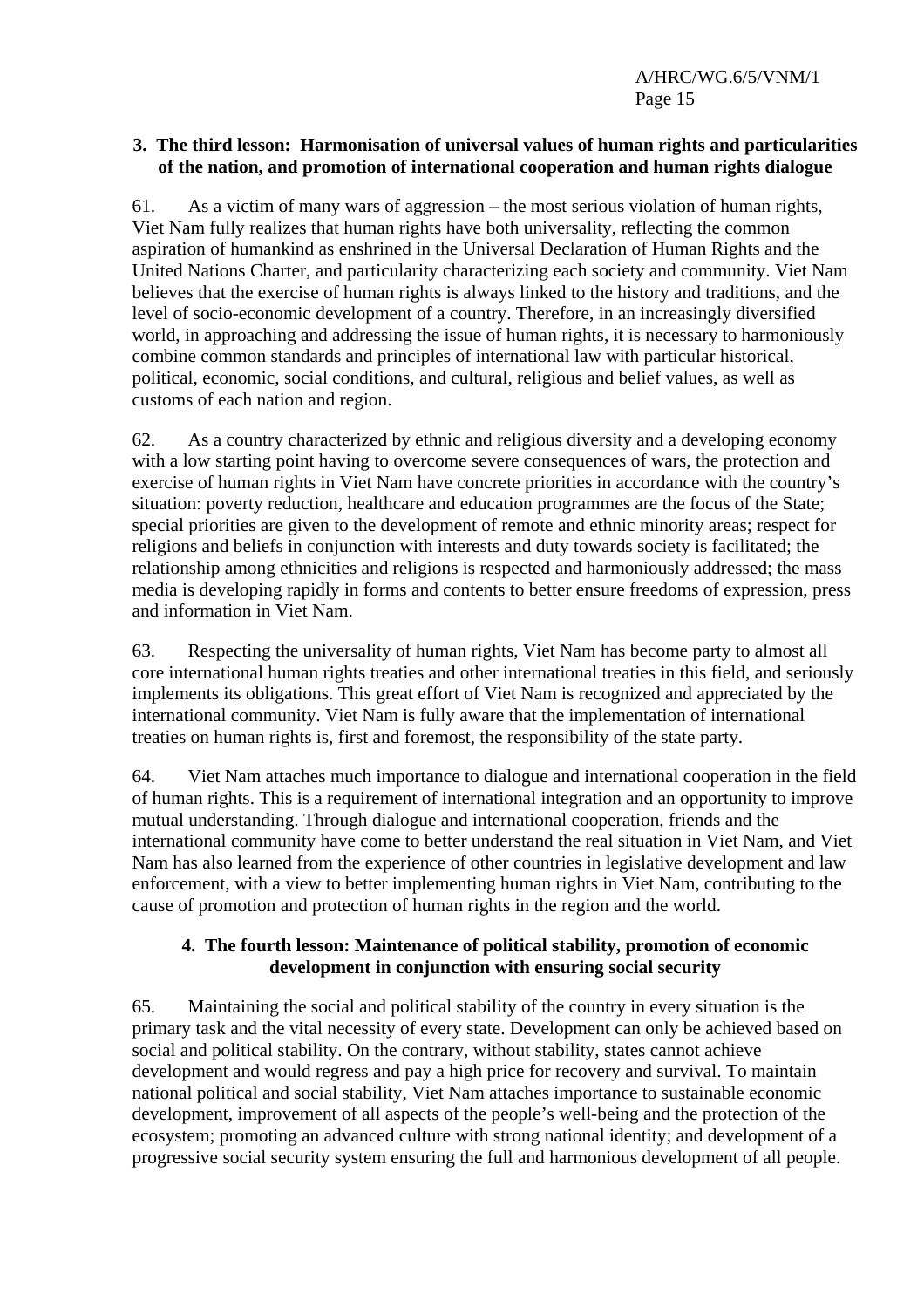66. Viet Nam's development policies have always combined economic growth and cultural and comprehensive human development as well as the promotion of democracy, social progress and justice. Therefore, the economy has enjoyed a high and sustained growth rate for many years, averaging over 7.5 per cent per year; Viet Nam's Human Development Index (HDI) and Gender-related Development Index (GDI) rankings have been increasingly improved. Currently, Viet Nam ranks 64/127 countries in the UNESCO's list of education development. Although being a developing country with GDP per capita of US\$ 1,000, Viet Nam still spends 15 per cent of the national budget on public health and education services. Maintaining social and political stability, economic development in conjunction with social security is a condition for sustainable human development in Viet Nam.

# **5. The fifth lesson: Improvement of the people's awareness and capacity for the enjoyment of human rights**

67. Each individual is the object of benefits of human rights, as well as the subject exercising them. Viet Nam always attaches importance to raising awareness about the enjoyment of human rights in accordance with the law.

68. The people's supervisory role is promoted through the openness and transparency of the Government's and National Assembly's activities. National Assembly sessions, especially the question time, are broadcasted live on television, helping the people actively to participate in the country's political life. The people's consultations on draft laws and policies are now widely practiced.

69. The State have enacted and amended legal documents to enable the Fatherland Front and mass organisations to actively play the role of social supervision and criticism. State authorities have increased contacts and direct dialogue with the people and always listen to feedbacks on issues of the people's concern. A number of national target programmes have been implemented to provide free legal aid for the people, 98 per cent of whom are the poor and live in hardship, in remote and ethnic minorities areas, with a view to protecting their legitimate interests and, at the same time, helping improve their knowledge of the law, as well as their sense for respecting and obeying the law. The press has vigorously developed to better ensure the people's right to information and become fora for the people to actively exercise their ownership of and participation in the making of practical and adequate policies and laws.

70. A number of laws have been promulgated and amended several times, such as the Law on the Election of National Assembly Deputies, Law on the Election of the People's Council Members, Press Law and Law on Complaints and Petitions. Apart from the purpose of protecting and enforcing citizen's rights, these laws provide a vehicle for the people to exercise their right to participate in political life.

# **B. Difficulties and challenges**

71. For more than 20 years, the reform process in Viet Nam has brought about significant changes in all aspects of political, economic, cultural and social life, enabling the Vietnamese people to fully enjoy their human rights. However, Viet Nam still faces many difficulties and challenges.

72. First, the Vietnamese legal system in general, and in the field of human rights in particular, still contains inconsistencies and overlapping and conflicting at several points, leading to difficulties, even misinterpretation in application and enforcement at the grass-roots level.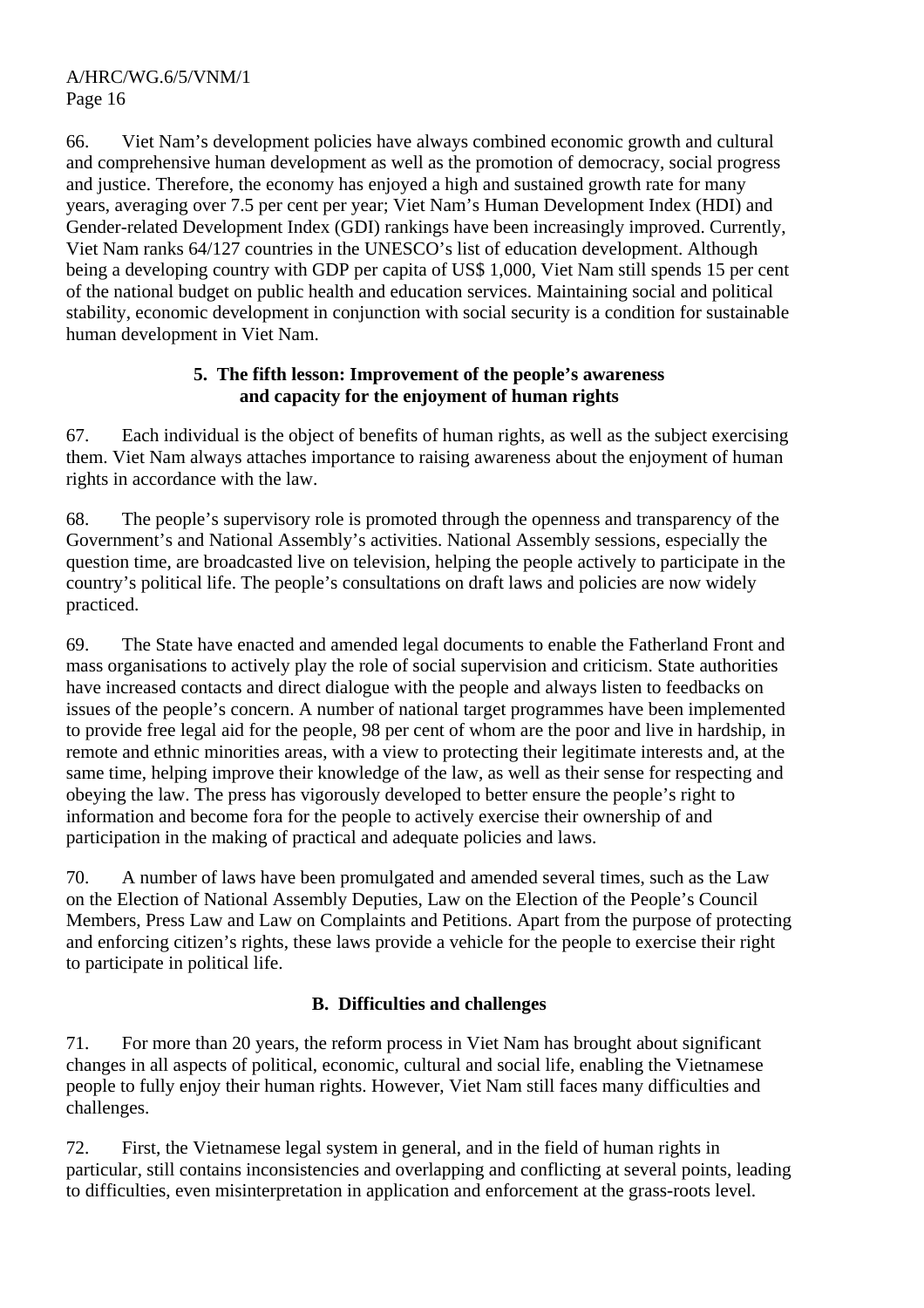This is the main obstacle to the development of the society and the exercise of human rights. Having identified this challenge, the Vietnamese Government is implementing the Strategy on the Development of the Legal System until 2010 with a vision to 2020. The Strategy first focuses on reviewing the entire system of normative acts to remove those that are overlapping, conflicting or out-dated, ensure the constitutionality, consistency, enforceability, openness, transparency, and accessibility of the normative acts.

73. Second, Viet Nam stretches over 2,000 km from North to South, where mountains and hills account for three-quarters of the area. The inhabitants are scattered over different regions with diverse languages, customs, traditions and living conditions. People living in remote and mountainous areas, ethnic minorities, due to constraints in access to healthcare, education and information services, do not have adequate awareness of laws and policies and law-compliance capacity. This hinders the efforts of national and local government authorities to develop and implement concrete policies to ensure the rights and improve living standards materially and spiritually for the people, as well as narrow the development gap between rural and urban, mountainous and lowland areas.

74. Third, despite rapid and sustained economic growth in recent years, Viet Nam remains a poor country with a low starting point. The livelihood of some groups of the population, especially those living in remote, mountainous and disaster-prone areas, still encounters many hardships. Despite the Government's priority policies on the development of areas in special hardship such as Programmes 134 and 135, due to limited resources, healthcare, educational, cultural and information facilities in many localities are far from adequate, thus affecting the full enjoyment of the people's rights.

75. Fourth, the transition to market economy entails worrying social issues, including increased unemployment, a significant rich-poor gap among groups and regions, increasing drug addiction, prostitution and HIV/AIDS infections, rising number of traffic accidents and degrading environment. Persisting local customs, traditions and stereotyping continues to breed gender disparity, especially in people's mentality. Male-supremacy attitude, discrimination and domestic violence against women still exist, especially where the awareness is low. These problems not only undermine the people's enjoyment of their rights, particularly the right to life and rights of vulnerable groups, but also pose a challenge for government authorities in developing and implementing policies for the improvement of the material and spiritual wellbeing of the people.

76. Fifth, changes in the world have produced adverse effects on Viet Nam. Diseases and epidemics remain pervasive with many complications, and together with climate change, particularly global warming and the rise of sea level; aggravate the devastating effects of natural disasters such as tropical storms, floods and droughts. These challenges not only directly affect each person, but also disperse the country's resources, thus diminishing the effectiveness of policies on the promotion of human development.

77. Sixth, awareness among certain groups of public servants at both national and local levels are incomplete in terms of international human rights law, Viet Nam's treaty obligations and even national legislation and policies. As a result, there have been cases of neglectful violation affecting the enjoyment of people's rights.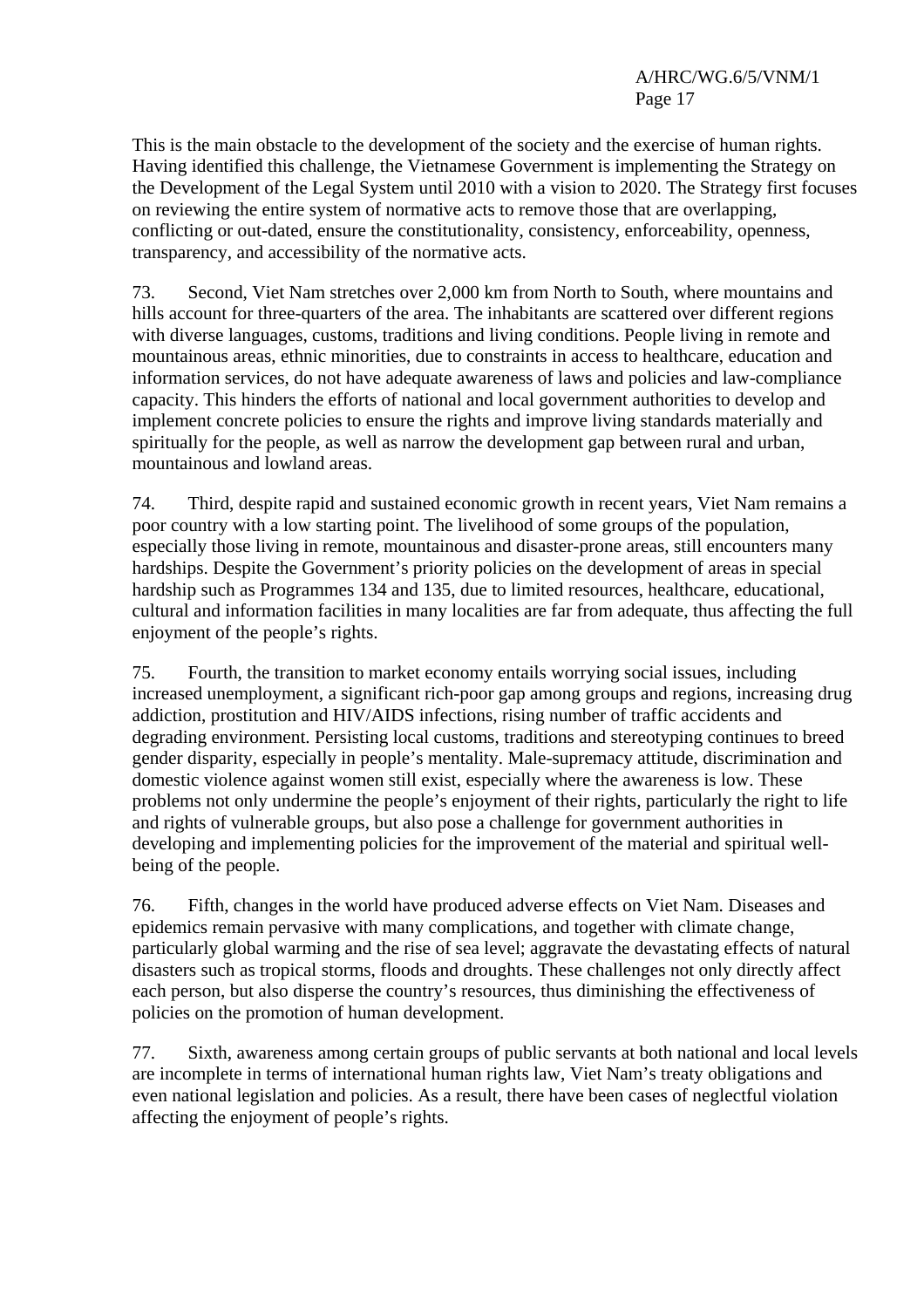# **V. NATIONAL PRIORITIES AND COMMITMENTS**

## **A. National priorities**

78. With a view to overcoming those challenges and achieving greater progress in ensuring the rights of its people, Viet Nam has set a number of priorities for the next five years.

79. Poverty reduction continues to be among the top priorities of the Government. Viet Nam is one of the first countries having achieved the MDG on poverty reduction ten years ahead of schedule. However, this progress needs to be sustained. In the years to come, Viet Nam will make efforts to accelerate poverty reduction, consolidate its past achievements, improve the quality of life and production conditions of poor households, and narrow the widening gap of income and living standards between rural and urban, mountainous and plain areas. Viet Nam has developed the National Target Programme on Poverty Reduction for the 2006-2010 period, with a budget of VND 43,000 billion, giving priority to vulnerable groups such as women, children, ethnic minorities, the elderly and persons with disabilities.

80. The National Programme on Employment includes targets to ensure employment for 49.5 million workers and create 8 million new jobs from 2006 to 2010, and reduce urban unemployment to below 5 per cent by 2010. To this end, Viet Nam is implementing credit-forjobs projects, assisting workers in finding employment abroad and promoting labour market development.

81. Viet Nam will continue legal and administrative reforms in order to prevent and combat bureaucratic practices, corruption and extravagance as well as promoting democracy and the rule of law.

82. Viet Nam has adopted the Strategy on the Development of the Legal System with a view to building a uniform, consistent, enforceable, open and transparent legal system and a rule-oflaw state of the people, by the people and for the people. The focus of this Strategy is strengthening the legal basis for the accountability of State authorities in implementing international human rights treaties to which Viet Nam is a party; improving the regime for State protection of citizens' legitimate rights and interests, the accountability of State authorities, particularly the courts; improving the legal basis for the oversight role exercised by elected bodies and the citizens over the activities of State authorities and public servants; and institutionalizing social equity policies to ensure that every citizen has access to public services, health insurance, social insurance, social relief and poverty reduction programmes.

83. Viet Nam has also adopted the Judicial Reform Strategy until 2020 aiming to build a healthy, strong, democratic, strict, just, effective and efficient judicial system with main avenues as follows:

 (a) Developing the legal system on legal aid to meet the increasing and diverse demand for legal aid;

 (b) Reforming judicial proceedings to ensure democracy, equality, openness, transparency, coherence, ensuring the participation of parties concerned and the quality of litigation at trials: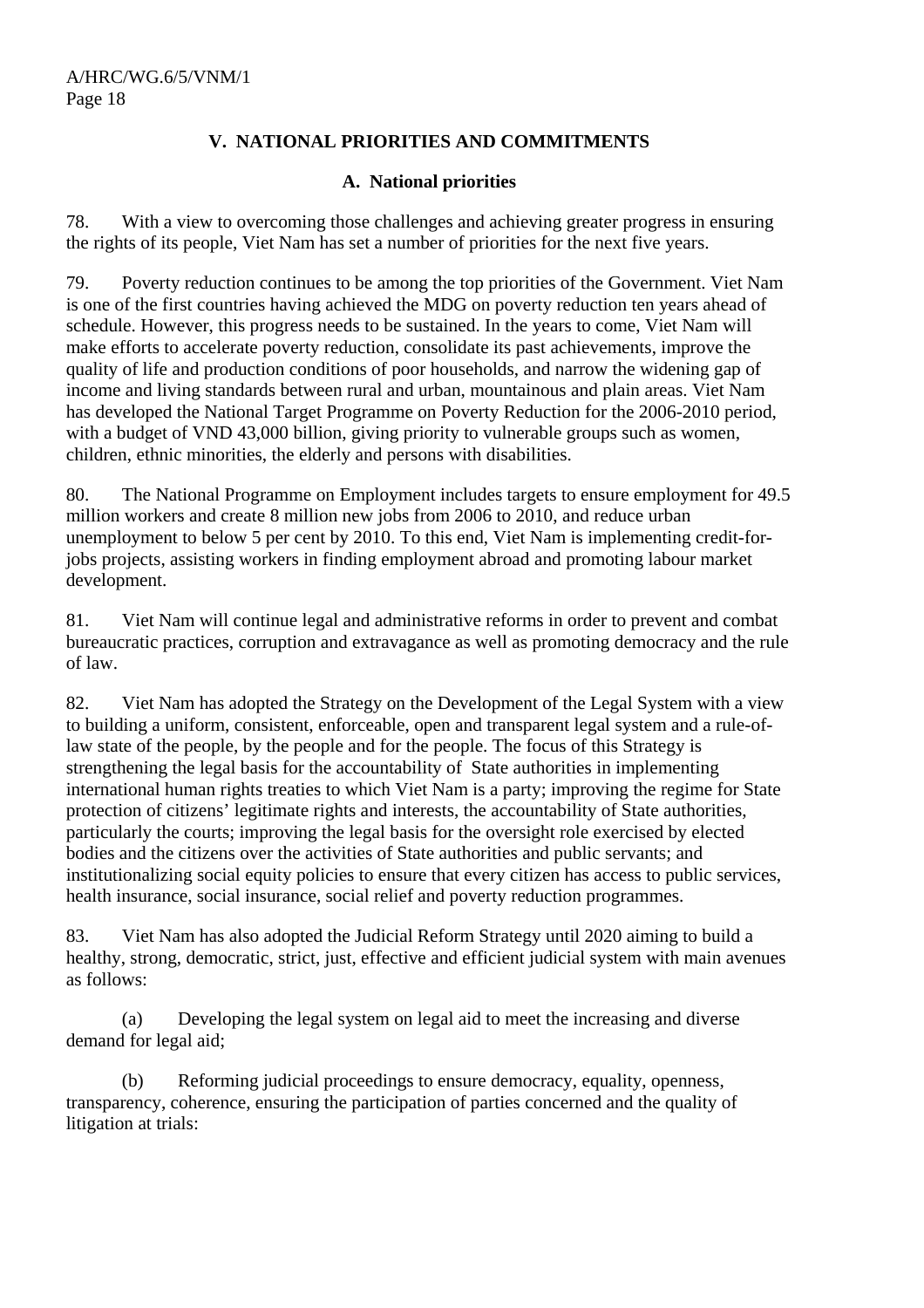(c) Improving criminal laws with a view to reducing and limiting the application of capital punishment to a small number of especially serious crimes and imposing stricter criminal liabilities for law-enforcement officers or power abusers.

84. Viet Nam continues to give priority to healthcare and improvement of people's physical conditions, including the prevention and control of communicable diseases and epidemics, early detection and control of outbreaks, raising awareness on healthcare, improving access to clean water and sanitation services for all, with priority support given to the poor and entitled beneficiaries, ethnic minorities and regions in special hardship, ensuring food safety in accordance with regional and international standards, and gradually driving back and eliminating drug addiction. National Target Programmes (NTP) on the prevention of some dangerous communicable diseases and HIV/AIDS, on population and family planning, on clean water and clean rural environment (total budget of over VND 22,000 billions), on food safety (total budget of VND 1,000 billions) and on the prevention and control of narcotic drugs for 2006-2010 will continue to be implemented.

85. Viet Nam further gives priority to the development of a social security network and addressing the adverse effects of the market economy. This includes diversifying social insurance schemes, paying attention to the material and spiritual well-being of vulnerable groups, including the poor, women, children, the elderly, persons with disabilities, ethnic minority people.

86. Another priority of Viet Nam is to educate the youth and training a labour force with knowledge, skills and determination to advance in science and technology, and building a strong contingent of skilled workers, experts and scientists, entrepreneurs and managers.

87. The NTP on Education and Training until 2010 includes seven projects on the universalisation of lower secondary education, reform of the curriculum, textbooks and teaching materials, training of IT personnel; introducing IT into schools, training of teaching and managerial staff, support for education in mountainous, ethnic minority and poor areas, improvement of school facilities and enhancement of vocational training capacity. Budget for these projects is estimated at VND 20,270 billions, most of which comes from the state budget.

# **B. Commitments**

88. Recognizing that the promotion and protection of human rights are a continuous process requiring constant attention of the State, Viet Nam is committed to continuing to work with other countries, the United Nations and its agencies to ensure increasingly better enjoyment of human rights and fundamental freedoms on its territory and in the world. These commitments include:

 (a) With regard to the international human rights treaties: Consideration of withdrawal of its reservations to Article 5 of the CRC Optional Protocol on the Sale of Children, Child Prostitution and Child Pornography; consideration of accession to a number of ILO Conventions and the Convention against Torture; ratification of the Convention on the Rights of Persons with Disabilities, the Convention against Transnational Organized Crime and the Protocol to Prevent, Suppress and Punish Trafficking in Persons, especially Women and Children;

 (b) With regard to cooperation within human rights mechanisms: Fulfilment of the obligations under international treaties to which Viet Nam is a party; active participation in a number of United Nations human rights mechanisms, such as the Human Rights Council, the